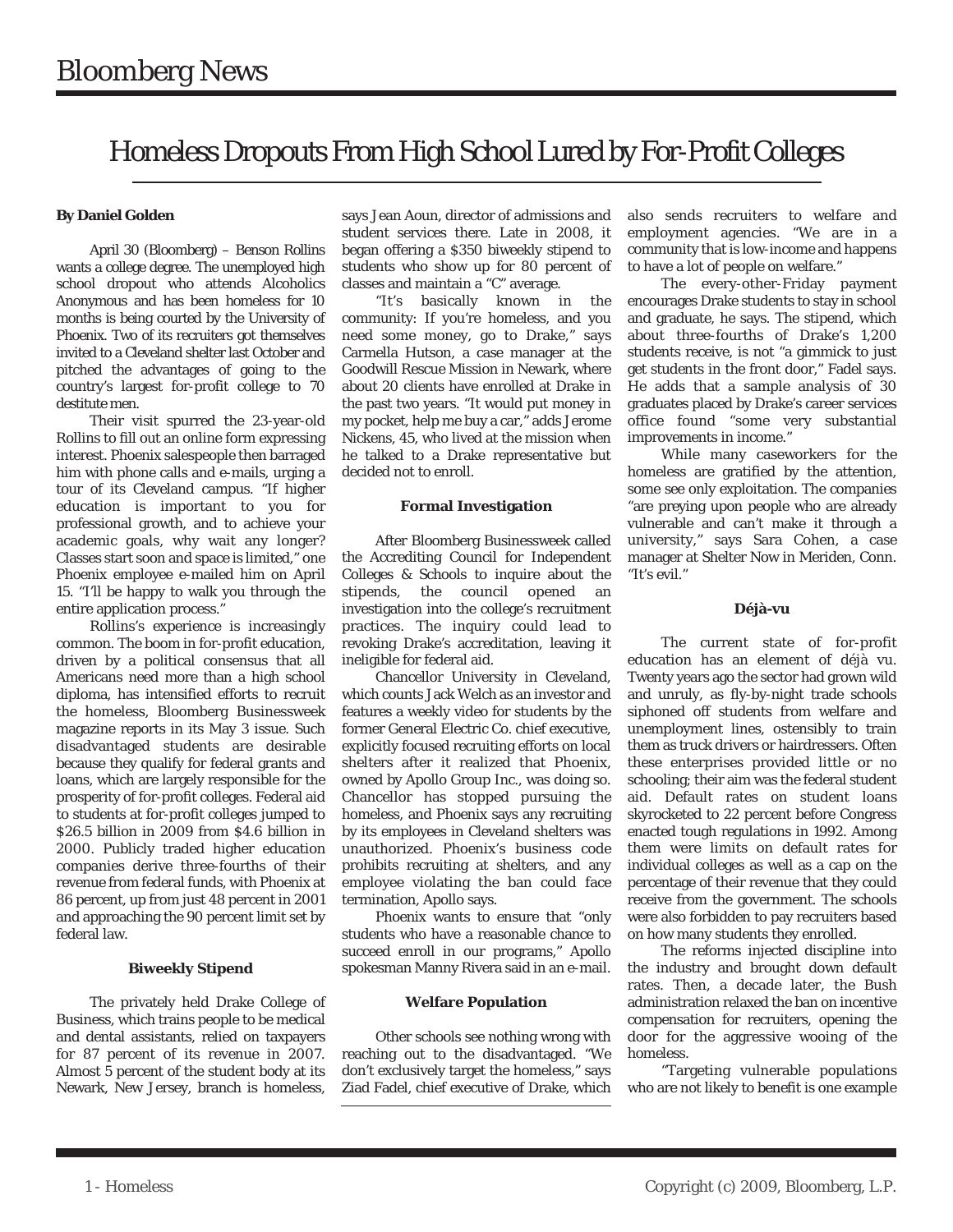of overzealous recruiting that can be driven by paying based on enrollment numbers," says Robert Shireman, Deputy Under Secretary of the U.S. Education Department, which is pushing to tighten the rules.

# **Unleashing Potential**

The Bush Administration also sought to unleash online education's potential. Phoenix now boasts 458,600 students, with more than 200,000 in its two-year online program. Enrollment in for-profit colleges grew to 1.8 million in 2008 from 673,000 in 2000. Revenue rose to an estimated \$29.2 billion this year from \$9 billion in 2000, says Jeffrey Silber, an analyst for BMO Capital Markets in New York. Operating margins averaged 21 percent in 2009; schools typically charge \$10,000 to \$20,000 a year, well above comparable programs at community colleges.

The industry is now fully mainstream. Goldman Sachs Group Inc. owns 38 percent of the for-profit Education Management Corp. in Pittsburgh, which has 136,000 students in programs ranging from fashion to culinary arts, and former President Bill Clinton took a position as honorary chancellor of Laureate International Universities, owned by Baltimore-based Laureate Education Inc. Investors are flocking to the industry, drawn by the stability of government funding and the profit potential of online classes. But some of the unsavory practices that spurred Congress to act are springing back to life, with a new wrinkle or two.

# **Homeless Circuit**

In Cleveland, Chancellor and Phoenix were both hitting the homeless shelters last year. Byron Thompson, who joined Phoenix in 2009 as a recruiter, soon made presentations at Y Haven, Salvation Army Harbor Light and Transitional Housing, all of which serve the city's homeless.

Thompson, 29, says the recruiting served a social purpose: "I feel the homeless are a real population that can't be ignored." Borrowing by the homeless to pay tuition "is no different from a middle-class student who has to take out a loan," he says. He also hoped to boost his pay. "The month I signed up two or three women from Transitional Housing was a good month," he admits. (Phoenix recruiters in Cleveland had a quota of five students a month, according to a former employee.)

# **Legal Settlement**

Thompson, who left Phoenix in January, acknowledges that his bosses didn't endorse his efforts to recruit the homeless. Apollo Group agreed last December to pay \$78.5 million to settle a federal lawsuit in California alleging that compensation for Phoenix recruiters violated restrictions on incentive pay. The company, which admitted no wrongdoing, says it's changing its compensation model.

While Thompson says he was "welcomed with open arms" at the shelters, some staff members were wary. "The question in my mind about Phoenix was, 'Why are they doing this?'" says Bruce Shagovac, a counselor at Y Haven. "There's got to be some payoff for them."

One homeless woman whom Thompson steered to Phoenix was Marisol Lugo. Lugo ran away from her Chicago home at age 12, became a heroin addict, and lived on the streets for 22 years, eating out of restaurant trash bins and sleeping in parks and abandoned cars. After detox, she moved in 2008 to Transitional Housing, obtained a high school equivalency degree, and got to know Thompson. "He gave me wonderful words of encouragement," says Lugo.

With federal grants and loans covering the \$10,000-plus annual tuition, she began pursuing a two-year business degree online at Phoenix last August. She soon ran into academic difficulties, failing a course in critical thinking.

#### **Retaining Information**

"Sometimes, having used so much drugs, I have trouble retaining information," says Lugo, who now has her own apartment and a maintenance job at the shelter. According to Phoenix, she left the school in November. She says she is still registered and there is a payment dispute.

Phoenix's forays into shelters were noted by a new Cleveland rival. In 2008, investors bought nonprofit Myers University, which was under court receivership, and renamed it Chancellor. A year later Welch acquired a stake in it; the university named its new master's degree program in business administration after him, and Welch helped develop the curriculum.

At a faculty function last August, Darius Navran, dean of Chancellor's School of Professional Studies, sought out Jeffrey Perkins Jr., an adjunct professor of public administration, and asked how Chancellor could boost its enrollment of about 400.

# **Nontraditional Students**

"If we don't tap into that population, Phoenix will," Perkins says he told Navran, meaning the homeless. The dean agreed.

Chancellor's small classes and low student-to-faculty ratio are suited to nontraditional students such as the homeless, Perkins says. He e-mailed managers of Cleveland social service agencies in September, inviting them to a lunch at Chancellor to "discuss our new plans to recruit the economically disadvantaged and at-risk groups. Many of them are targeted for on-site recruitment at local transitional housing, halfway houses, and other human service facilities."

Sixteen human services managers showed up for the lunch. Two days later, in a memo to Navran, Perkins predicted that the program would produce "a minimum of at least 10 enrollees by spring term."

#### **'Heavy-Handed'**

In the ensuing weeks, Perkins and other Chancellor officials gave presentations at a dozen social service programs. Their pitch was "very heavyhanded," says Phillip Hines, housing coordinator for the Community Women's Shelter. "It was beating the drum, 'Go to Chancellor. This is what we offer. Financial aid, financial aid, financial aid.'"

Afterward, Hines says, Chancellor hounded him with phone calls and e-mails to "get these women rolling." Chancellor's initiative reaped only one or two students and was discontinued. It "had all the best intentions," CEO Bob Barker said in an email, "but the time and effort generated very little interest."

In one view, the rise of for-profit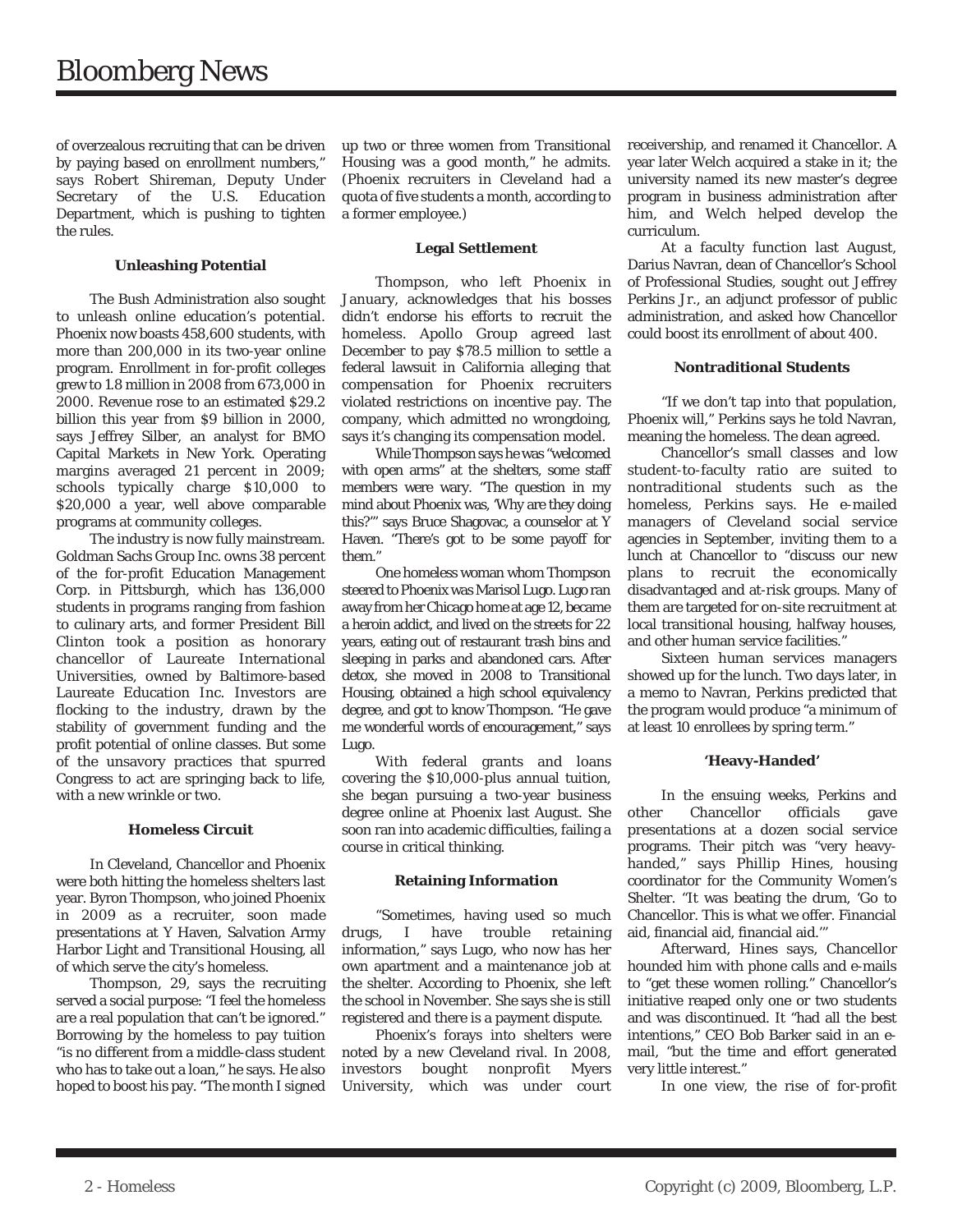colleges represents a laudable merger of public interest and the private sector. With public colleges beset by budget cuts, forprofit colleges offer an opportunity for people who are down and out to get ahead. Students with no assets or collateral can tap federal grants and loans on the theory that degrees will lead to well-paying jobs that enable borrowers to repay.

# **Tuition Hikes**

The trouble is the cost. Education companies charge high prices that require students to take on debt. Chancellor charges \$9,750 a year – about four times the \$2,400 tab at nearby Cuyahoga Community College. Poor students can pay Cuyahoga's tuition with federal grants and don't have to take out loans. Student advisers from Cuyahoga make the rounds at Cleveland area shelters, helping the homeless choose colleges and fill out applications.

And for-profit tuitions are rising fast. Drake hiked its tuition from \$4,000 in 2007-2008 to \$15,700 this year, which Fadel attributes to new equipment and additional staff. Borrowers who earned bachelor's degrees from for-profit colleges in 2007-2008 had a median debt of \$32,653, well above the \$22,375 and \$17,700 for graduates of four-year private nonprofit and public colleges, respectively.

Such burdens can be difficult for homeless people who are more likely to suffer from mental illness and substance abuse than the general population. Bad credit doesn't go away easily. In the Cleveland shelters, you can still find people with trade school debts from 20 years ago. Those who don't repay their student loans may forfeit their chances for public housing and are also ineligible for federal financial aid to return to college.

#### **Default Consequences**

"If the homeless have a bad student loan, they can't find a place to live, they can't go back to school, and in this economy there's not a lot of work," said Ardretta Jones, a case manager at Tacoma Rescue Mission in Tacoma, Washington, "That

leaves a person with no options."

Because they don't have to repay their educational loans until they leave school, some homeless students spend beyond their means. Kim Rose, a recovering crack cocaine addict and ex- offender in Raleigh, North Carolina, began pursuing an online bachelor's degree in business last November at Capella Education Co.'s Capella University, based in Minneapolis. At the time she was staying in a drug-free program with Internet access.

#### **Big Splurge**

Rose, 38, receives almost \$4,000 each academic quarter in federal grants and loans for tuition and living expenses. She splurged last Christmas, spending \$700 of her financial aid on presents for her seven-year-old son, who has lived with his grandmother. "I got him everything he wanted," Rose said in a telephone interview. "Games, toys. He's a guitar freak, I got him a guitar. To make up for me not being there."

In February, Rose moved into a shelter where the only computer was broken. As a result, she has struggled to keep up, dropping an English composition course. Rose isn't typical of Capella students, most of whom are midcareer professionals seeking graduate degrees, says university spokeswoman Irene Silber: "We would not intentionally recruit someone who is in a life crisis, much less one as significant as homelessness."

Given the troubled pasts of some homeless students, even a college education hardly assures a well-paying job. Brenda Torchia, another recovering crack cocaine addict in Raleigh who has served several prison terms for drug offenses, was in a shelter and looking online for work when she saw an ad that asked if she wanted to further her education. She answered yes and was directed to the website of a for-profit school called ECPI College of Technology based in Virginia Beach, Virginia.

# **Placement Test**

Torchia applied, passed a placement test, and started ECPI's medical administration program on March 1. The

40-year- old mother of four is borrowing about half of the \$23,000 tab from the federal government, with grants and scholarships paying the rest. ECPI officials are aware of her background and "guarantee me a job in the field," Torchia says. "My school is very, very supportive of me. I guess God opened up their hearts to receive me for whom I am."

Torchia's history would be a red flag for health-care employers because hospitals and clinics have drugs on site, says Susan Eget, communications director of the<br>American Academy of Medical American Administrators. While ECPI doesn't promise jobs, President Mark Dreyfus says, medical administration offers Torchia's best chance because not all employers check backgrounds and she could process records in a back office where drugs aren't accessible.

In the end, Benson Rollins didn't succumb to Phoenix's hard sell. He is taking a class for his high school equivalency degree and hopes to study law enforcement in college. For now, he would like a job so he can pay child support for his 1-year- old daughter, whom he rarely sees. The Phoenix recruiters, he says, failed to mention a critical point: He would have to take out a government loan at 5 percent to 7 percent interest to pay the \$10,000-plus annual tuition. "I'm in a homeless shelter, and money is hard to come by," Rollins says. "It's not worth going to school to end up in debt."

–With assistance from Marybeth Sandell in Stockholm and Rodney Yap in Los Angeles.

Editors: Robin D. Schatz, Hugo Lindgren To contact the reporter on this story: Daniel Golden in Boston at +1-617-210- 4610 or dlgolden@bloomberg.net.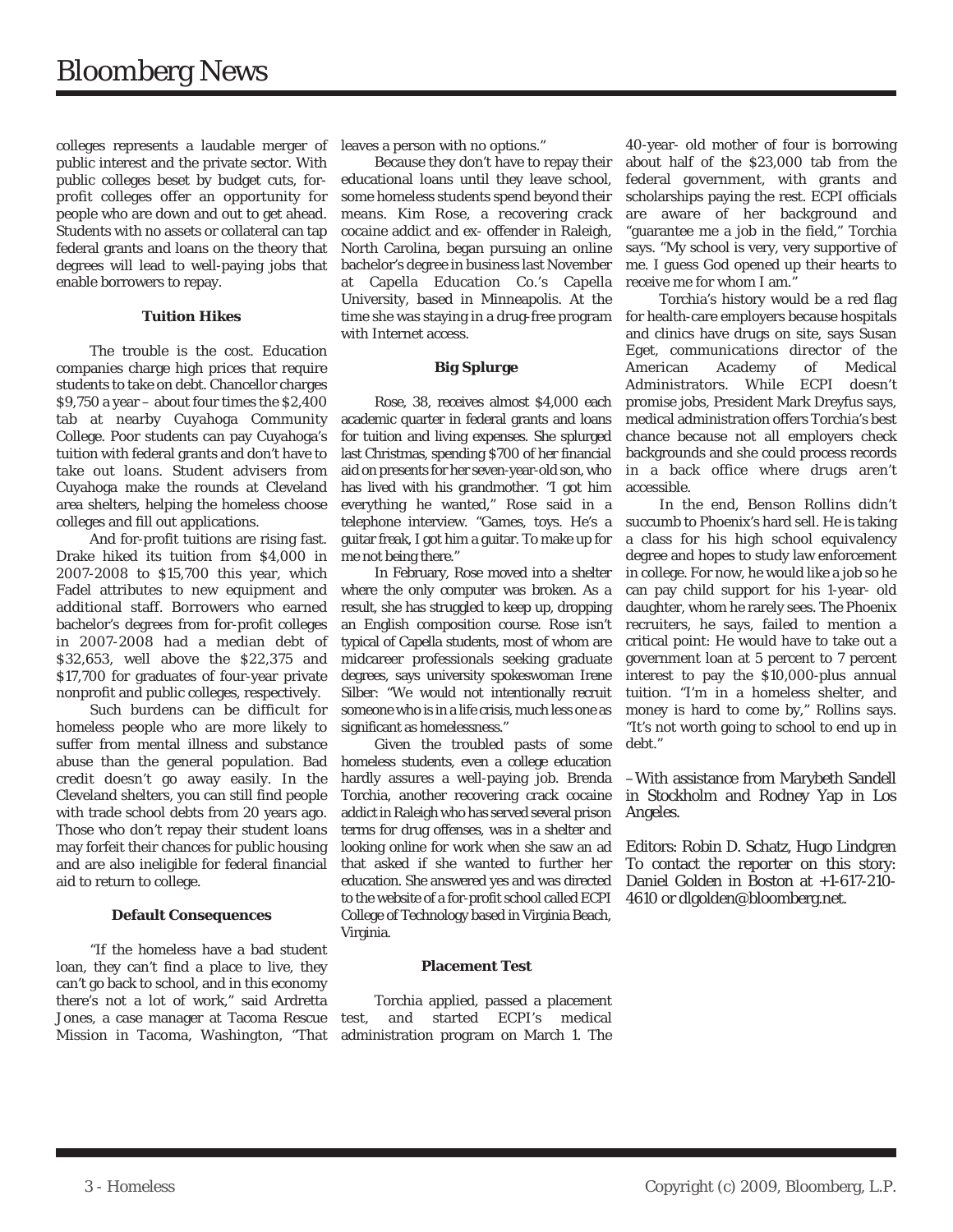# Veterans Failing Shows Hazards of For-Profit Schools in GI Bill

# **By Daniel Golden**

Sept. 23 (Bloomberg) -- Chris Pantzke suffered a brain injury from a car bomb while serving in the Iraq War. Determined to get new skills and make a living after returning home, he joined more than 300,000 veterans taking advantage of a new GI Bill offering college tuition.

These days, Pantzke, who has posttraumatic stress disorder, or PTSD, yells at his wife and punches the wall when he can't understand his homework assignments. He enrolled last year in the online division of the Art Institute of Pittsburgh, owned by the forprofit college company Education Management Corp. His veteran's benefit and other federal aid pay the \$20,000-plus annual tab.

Working alone on a computer in his Prince George, Virginia apartment, Pantzke has failed seven of 18 courses and dropped two others. The school rejected his pleas for faceto-face tutoring and simpler homework instructions, he said.

"I stare at the screen and fume and fume," Pantzke, 41, said in an interview. "I'm kind of regretting my decision."

Since the post-9/11 GI Bill with expanded education benefits for returning soldiers took effect Aug. 1, 2009, for-profit colleges have snared \$618 million, or 35 percent, of the almost \$1.8 billion in tuition and fees spent by U.S. taxpayers, according to the U.S. Department of Veterans Affairs. The industry, which has tripled revenue in the past decade to almost \$30 billion by taking advantage of federal loans and grants, is now targeting the more than 1.2 million war veterans deployed since 2001 in Iraq and Afghanistan, and their rich college grants.

#### **Phoenix, Kaplan**

Five of the top 10 colleges with the most students funded by the GI bill in April, 2010 were for-profit, mainly on-line institutions, including Phoenix-based Apollo Group Inc.'s University of Phoenix, Washington Post Co.'s Kaplan University, and San Diego-based Bridgepoint Education Inc.'s Ashford University, according to data from the



*Chris Pantzke, an Iraq war veteran, poses for an official army portrait. Source: Chris Pantzke via Bloomberg* 

Department of Veterans Affairs. Of veterans receiving the new benefits, 22 percent have enrolled in for-profit colleges, including Assistant Veterans Affairs Secretary Tammy Duckworth, a disabled Iraq veteran who goes to Capella Education Co.'s online Capella University. About 10 percent of all U.S. college students attend for-profit institutions.

Enrolling at online colleges hampers veterans' reintegration into society and increases their risk of dropping out, said John Schupp, national director of the nonprofit group Supportive Education for the Returning Veteran, which has helped establish veteransonly courses at 10 public campuses nationwide.

"They don't transition sitting next to a computer in their room," Schupp said in a telephone interview.

# **Growing Scrutiny**

While some veterans with families and jobs say online schools provide an opportunity for advanced education that they otherwise couldn't fit into their schedules, the swelling

number of ex-soldiers at for-profit colleges is drawing scrutiny from the U.S. Senate education committee, which plans a hearing on the issue later this year. That's because these colleges, which typically charge higher tuitions than public institutions, have been criticized by federal officials and members of Congress for enrolling students who aren't academically ready and are more likely to default on their federal loans.

An undercover investigation by the U.S. Government Accountability Office, whose results were released in a report on Aug. 4, found that recruiters at for-profit colleges encouraged applicants to lie on federal financial aid forms and misled them by exaggerating graduation rates and potential salaries. The U.S. Department of Education is proposing regulations that would crack down on the practice of paying recruiters on the basis of the number of students they enroll.

#### **Graduation Rates**

Graduation rates for bachelors' degrees are much lower at for-profit colleges than at other institutions of higher education. Only 22 percent of first-time, full-time candidates at for profit-colleges get their bachelors' degrees, compared with 55 percent at public institutions and 65 percent at nonprofit schools, according to the National Center for Education Statistics.

For-profit colleges including the Art Institute of Pittsburgh's on-line division discount tuitions or waive application fees for veterans and service members, and have teams of recruiters who specialize in enrolling them.

Psychologists who treat veterans say that attending online rather than campus-based programs can delay adjustment to civilian life, especially for the 20 percent of Iraq and Afghanistan veterans who suffer from posttraumatic stress disorder.

# **'Socially Isolated'**

"It may feel more comfortable in the short run to sit at home, but in the long run it's problematic for the veteran with PTSD to be socially isolated," said William Brim, a U.S. Air Force psychologist from 1997 to 2007 and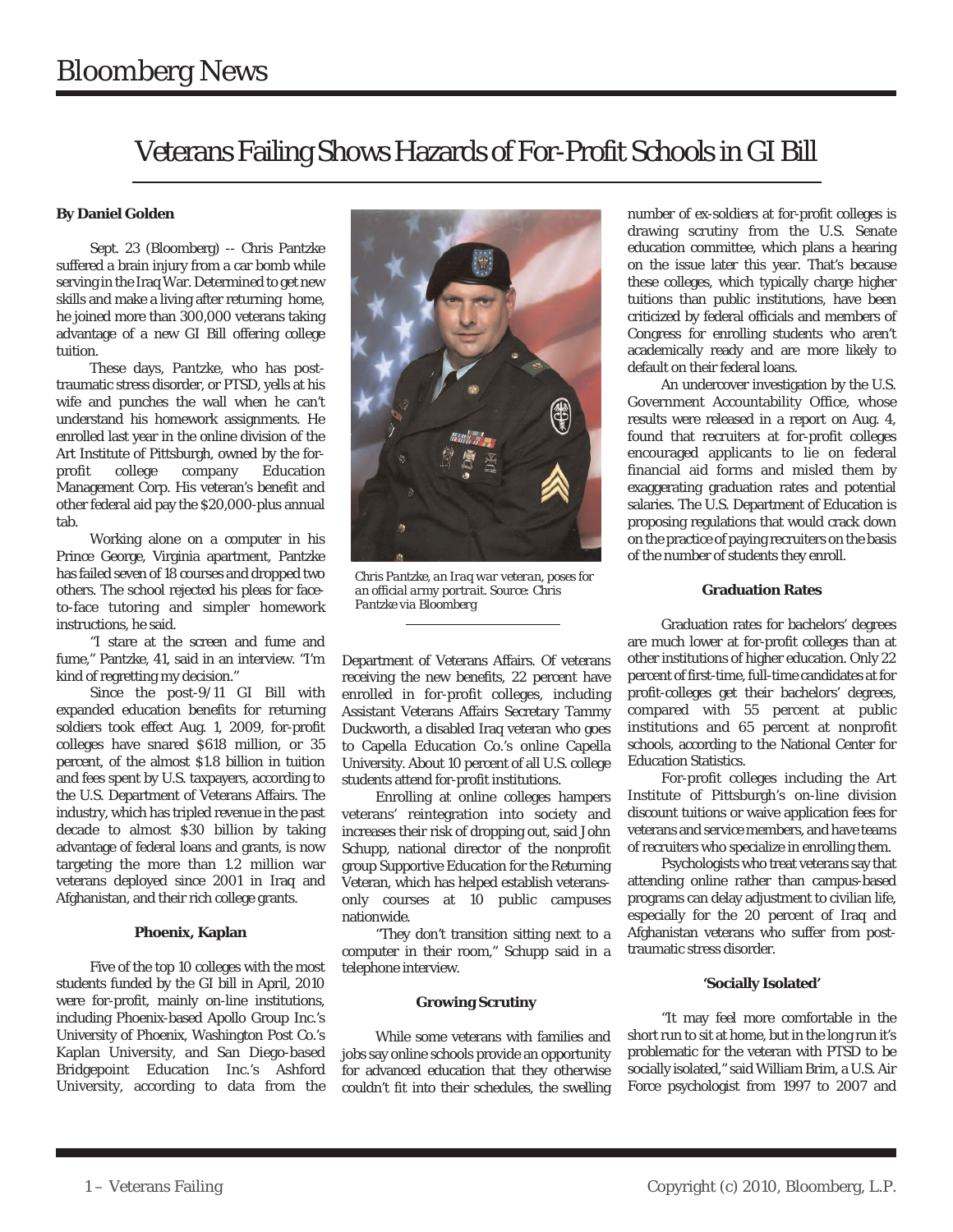deputy director of the Center for Deployment Psychology in Bethesda, Maryland, which is funded by the U.S. Department of Defense.

"This notion of folks remaining isolated at home flies in the face of the whole movement" to help them reintegrate into communities, said Barbara Van Dahlen, a clinical psychologist who runs a national organization of therapists providing free mental health services to veterans and their families.

Veterans often opt for online programs because they feel out of place on traditional campuses with professors whose political views may offend them and with younger classmates unfamiliar with the reality of war, Van Dahlen said.

Veterans and active-duty service members prefer online for-profit colleges because the education is "focused, 'militaryfriendly,' disciplined, and open to nontraditional students," said Harris N. Miller, president of the Career College Association, a Washington-based trade group representing for-profit colleges.

#### **Avoiding Anxiety**

Pantzke, 41, says he chose the Art Institute of Pittsburgh's online division because he thought he would be too anxious in a crowded classroom and he had briefly attended an Art Institute campus in Fort Lauderdale, Florida, from 1988 to 1989.

He told Art Institute officials when he enrolled that he had post-traumatic stress disorder and traumatic brain injury, Pantzke said. He was told that it wouldn't be a problem and the institute had services available, he said. The institute didn't assess how his disabilities would affect his academic performance, he said.

When Pantzke, a former sergeant, contacted the institute before his medical discharge from the Army, its response was, "'Okay, let's start the paperwork," he said. "It was fast and furious."

# **Bullet Burn**

Pantzke graduated from high school in Marshall, Minnesota and became a factory worker, making floating docks and living from one paycheck to the next. He joined the Army in 2004 and was deployed in Iraq in 2005- 2006, he said. He was injured late in 2005,



*Chris Pantzke, an Iraq war veteran, shows pictures he took of a helicopter rescuing wounded service members after his convoy was hit by a roadside bomb in Iraq. Photographer: Britton Staniar/Bloomberg*

when a bomb exploded 125 meters away from him.

"It's like a bullet burn," he said. "When the wave blast goes through your body, it shakes loose the receptors. The nerves don't fire quite right."

Because of his brain injury, Pantzke has trouble following complex instructions, and needs them broken down step-by-step, he said. The institute's accelerated schedule -- each course lasts six weeks -- leaves him struggling to keep pace, he said.

"If they're going to offer online courses to veterans, they need to provide better services," Pantzke said.

When he can't figure out an assignment, he rages. His wife, Rene, "takes the brunt of it," he said. "I lash out at those closest to me."

Pantzke, who would like to get a degree in photography, almost dropped out in February, changing his mind after instructors promised more help. In March, he asked for in-person tutoring and homework that was easier to understand.

#### **School's Response**

A school official responded to Pantzke that "we are not able to provide face-to-face tutoring" and that simplified assignments are "typically not considered a reasonable accommodation at the college level," according to a subsequent e-mail to him from Sarah White, assistant director of student affairs.

"I just thought the school would help more," said Rene Pantzke.

In the short autobiography that students are required to post for each course, Pantzke discloses his disabilities.

"School for me is a real struggle because I do not learn like any other student," he wrote for one course. "It takes me a while to understand what is going on."

This profile "should be a signal for every teacher that reads it: This person needs extra help," Rene Pantzke said. "They just don't get it. They don't make any accommodation."

The school's staff "has worked consistently over the past 14 months to address" Pantzke's concerns, Jacquelyn Muller, EDMC's spokeswoman, said in an email. The institute "offers extensive and flexible tutoring services to students at no charge," she said.

# **Goldman's Stake**

Goldman Sachs Group Inc., the New York-based bank holding company, owns 38 percent of the institute's parent company, Pittsburgh-based Education Management. The online division has about 13,000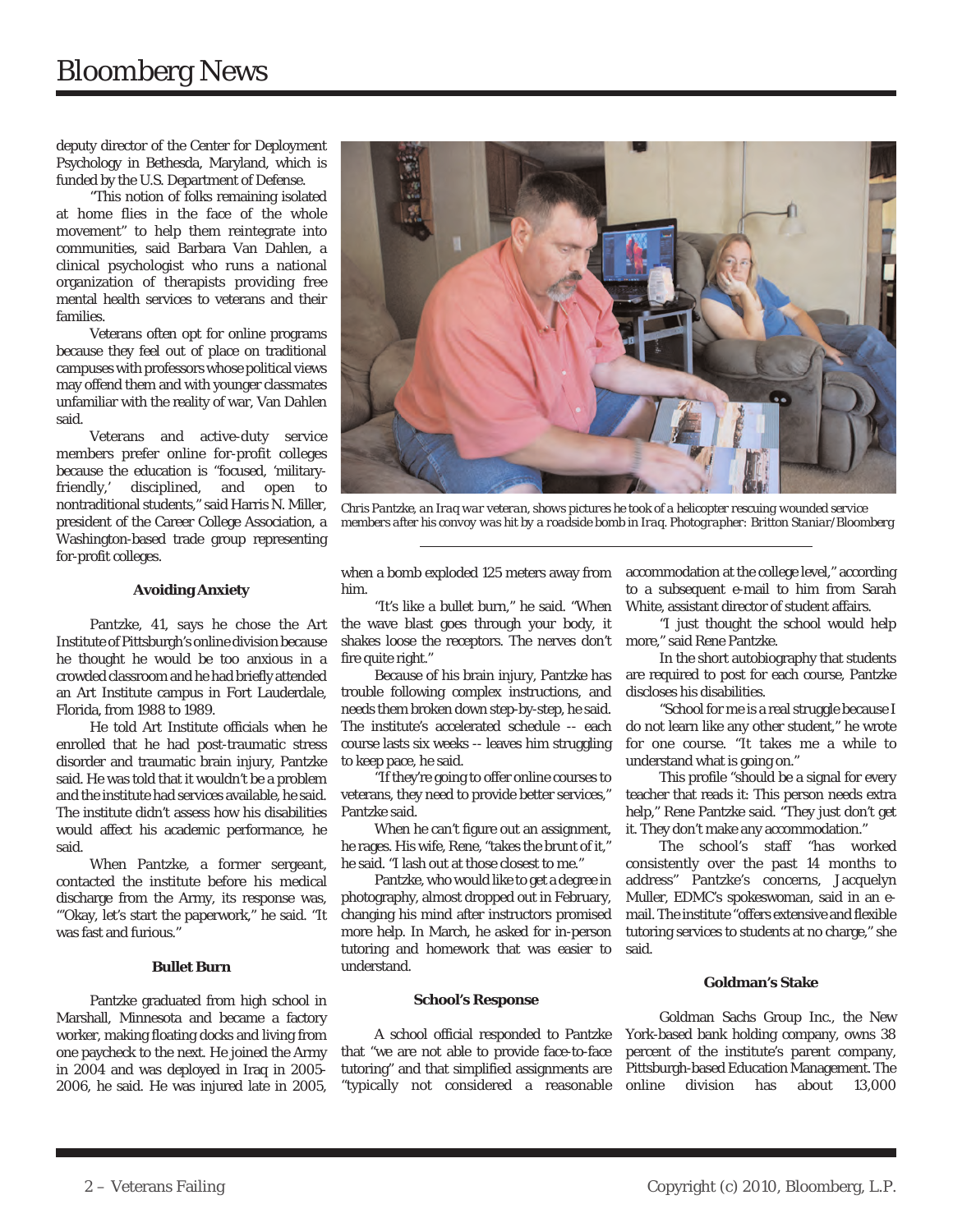undergraduates, and 27 percent of its students graduate, Muller said. It has a team of recruiters, financial aid representatives, and academic advisers dedicated to active-duty service members and veterans, "all trained in and focused on meeting your unique needs as a military student," according to its website.

While President Obama pledged to make improving the efficiency of veterans' services a top priority in a 2009 speech to the Veterans of Foreign Wars, his administration doesn't track their college graduation or job placement rates. Even as Veterans Affairs spending on education benefits more than doubled this year to about \$9.6 billion, the department stopped auditing the colleges it funds from September 2009 to June 2010.

# **Federal Followup**

"The VA doesn't do a good job of followup," Schupp said. "When these guys get out of the military, they're told to check with the VA. They don't know who else to trust. The VA helps them fill out paperwork and gives them money, but it doesn't tell them what schools to avoid or go to. It doesn't track how well these schools are doing."

The Veterans Affairs department's role is to administer benefits, not to recommend one college over another, said Keith Wilson, director of its education service.

"We don't delve into what a veteran believes is the best mode or location to receive his education benefits," Wilson said.

The agency is committed to unearthing any waste or fraud in the use of education benefits, Wilson said. While it had to reassign auditors last fall to process claims under the new GI bill, "we didn't like making that decision," Wilson said.

# **Community Colleges**

Veterans have other educational options. While some public colleges don't track veterans on campus or know how many are enrolled, others cater to them with veterans-only classes and centers. Sierra College, a community college in Rocklin, California, encourages veterans to write about their military experience in a "Boots to Books" class. Veterans' enrollment has doubled in two-anda-half years, said Catherine Morris, Sierra veterans' counselor.

Former Marine Corps sergeant Eddie

Black is seeking a philosophy degree at a public campus, Portland State University in Portland, Oregon. Class discussions on the morality and literature of warfare "were better than therapy for me," said Black, a veteran of both Iraq wars and a sergeant in the Oregon National Guard.

The flow of GI Bill money to online forprofit colleges helps these colleges comply with a 1992 law that caps at 90 percent the proportion of their revenue they can receive from federal aid. Tuition paid to for-profit colleges under the GI bill doesn't count toward the 90 percent ceiling, said Sarah Flanagan, who was the Senate's specialist in federal student aid when the law passed.

# **Reshaping Society**

The Servicemen's Readjustment Act of 1944 -- known as the GI Bill -- reshaped American society. It lifted hundreds of thousands of World War II veterans into the middle class through free college educations and low-cost loans to buy homes and businesses, and it democratized elite academic bastions such as Harvard and Yale. Fourteen Nobel Prize winners, three Supreme Court justices, three presidents, 91,000 scientists and 67,000 doctors went to college on the GI Bill, according to "Over Here: How the G.I. Bill Transformed the American Dream," by Edward Humes (Houghton Mifflin, 2006).

Little remembered is how the landmark bill proved to be a boon to the for-profit colleges of another era. In the law's first five years, more than 5,000 for-profit trade and vocational schools sprang up, many of questionable quality and catering exclusively to veterans, according to a federal report. Congress responded in 1952 by prohibiting forprofit schools from having more than 85 percent of their students paid for by Veterans Affairs.

#### **Living Allowances**

In framing the new GI Bill for post-9/11 veterans, Congress sought to discourage them from enrolling in online colleges. The law, which President Barack Obama co-sponsored as a senator, gives veterans a living allowance only if they attend a ground campus. Based on the college's zip code, the stipend ranges from less than \$1,000 a month in areas with low housing costs to \$2,751 in Manhattan.

Legislators omitted Web-only programs

out of concern that online for-profit colleges would open offices in cities with the highest housing allowances, said Eric Hilleman, former legislative director of the Veterans of Foreign Wars. The colleges could then lure veterans in Oklahoma or Arkansas by promising them a stipend based on prices in San Francisco or New York, he said.

#### **'Perfect Microcosm'**

Congress also wanted to help today's veterans reintegrate into society in the same way that the first GI Bill smoothed the transition for soldiers coming home for World War II.

"The campus environment is a perfect microcosm to help veterans readjust," Hilleman said in an interview. "There's a ready support network of mental health counseling and career counseling. It's a strong way to welcome them home."

Now, for-profit colleges are pushing Congress to change the law, arguing that it's unfair to online students. Minneapolis-based Capella University urged service members and veterans on Facebook in June to contact legislators to support a housing allowance.

The Senate Veterans' Affairs Committee approved a bill on Aug. 5 that would give online students a half-stipend. On the House side, a bill filed by Veterans' Affairs Chairman Bob Filner, a California Democrat, to provide the same stipend for online and campus-based learners, has 30 co-sponsors.

"Everything we needed to have fall into place is falling into place," said Patrick Campbell, legislative counsel for Iraq and Afghanistan Veterans of America, a New Yorkbased nonprofit group.

#### **Drawn Shades**

These days, Pantzke keeps the shades drawn in the rented mobile home in southern Virginia he shares with his wife, 18-year-old son, and two cats. He spends most of his time in a living-room armchair, where he works on the computer during the day and sleeps at night. There's a fist-sized hole in the wall near the armchair; he punched it in a moment of frustration with a college course. He has picked at his skin until scabs riddle his right hand and arm.

"There's been several days I've been frustrated so bad I've thrown my books around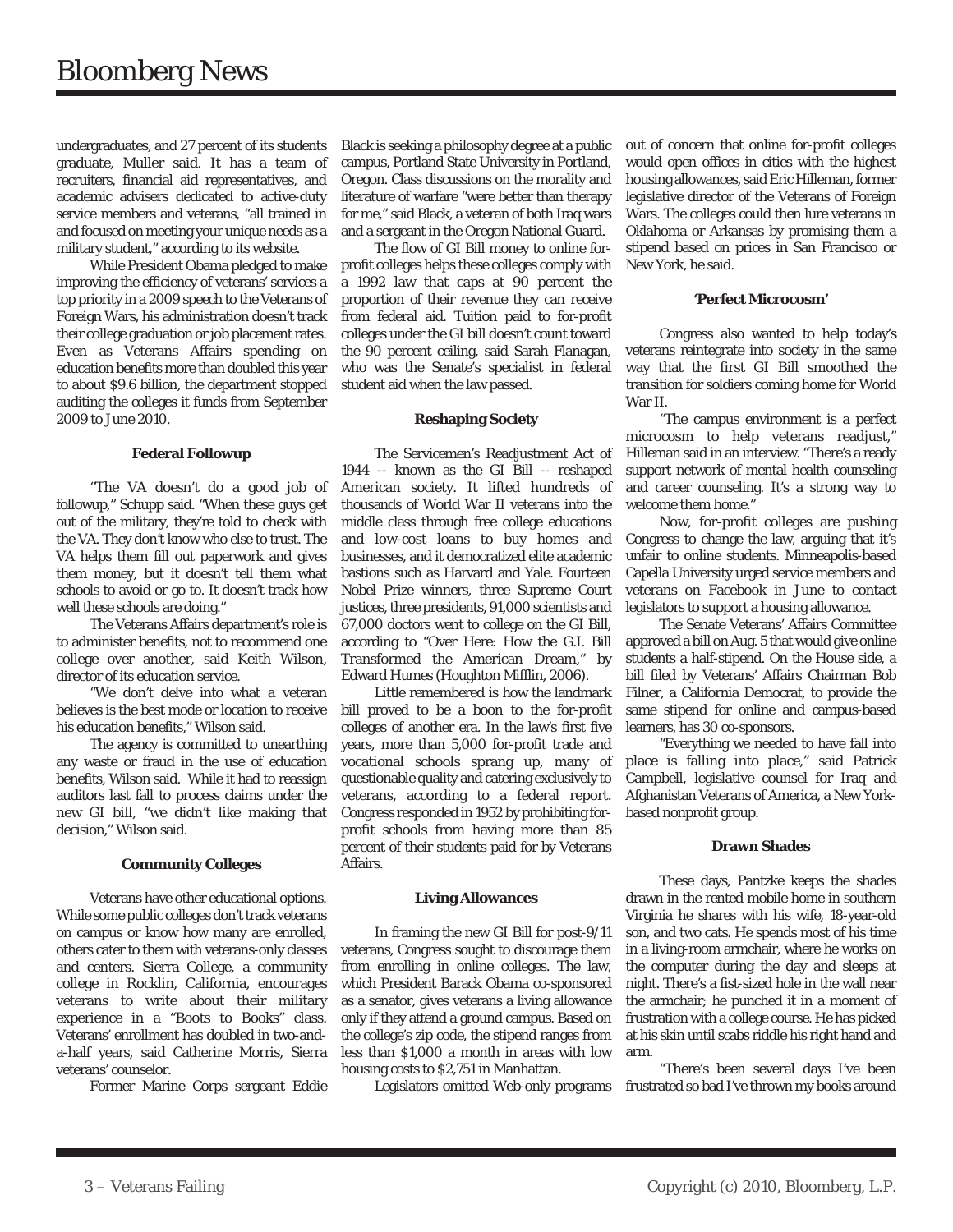the house, I've verbally attacked my wife and son," he said. "I'm just unbearable when I have one of my fits."

Pantzke has been awarded more than \$50,000 in financial aid since July 2009, about half of it from the new GI Bill, according to his records. His dissatisfaction boiled over in July in a required course, "Fundamentals of the Internet," when students were asked how they would use absolute and relative pathnames for hyperlinking.

He posted on the bulletin board that he was "done" with the class.

By August, Pantzke logged into his classes so seldom that the school considered him to have withdrawn, he and Muller said. Now, while Pantzke has re-enrolled at the institute, he may transfer to a traditional public campus with in-person tutoring and counseling.

– Editors: Robin D. Schatz, Jeffrey Tannenbaum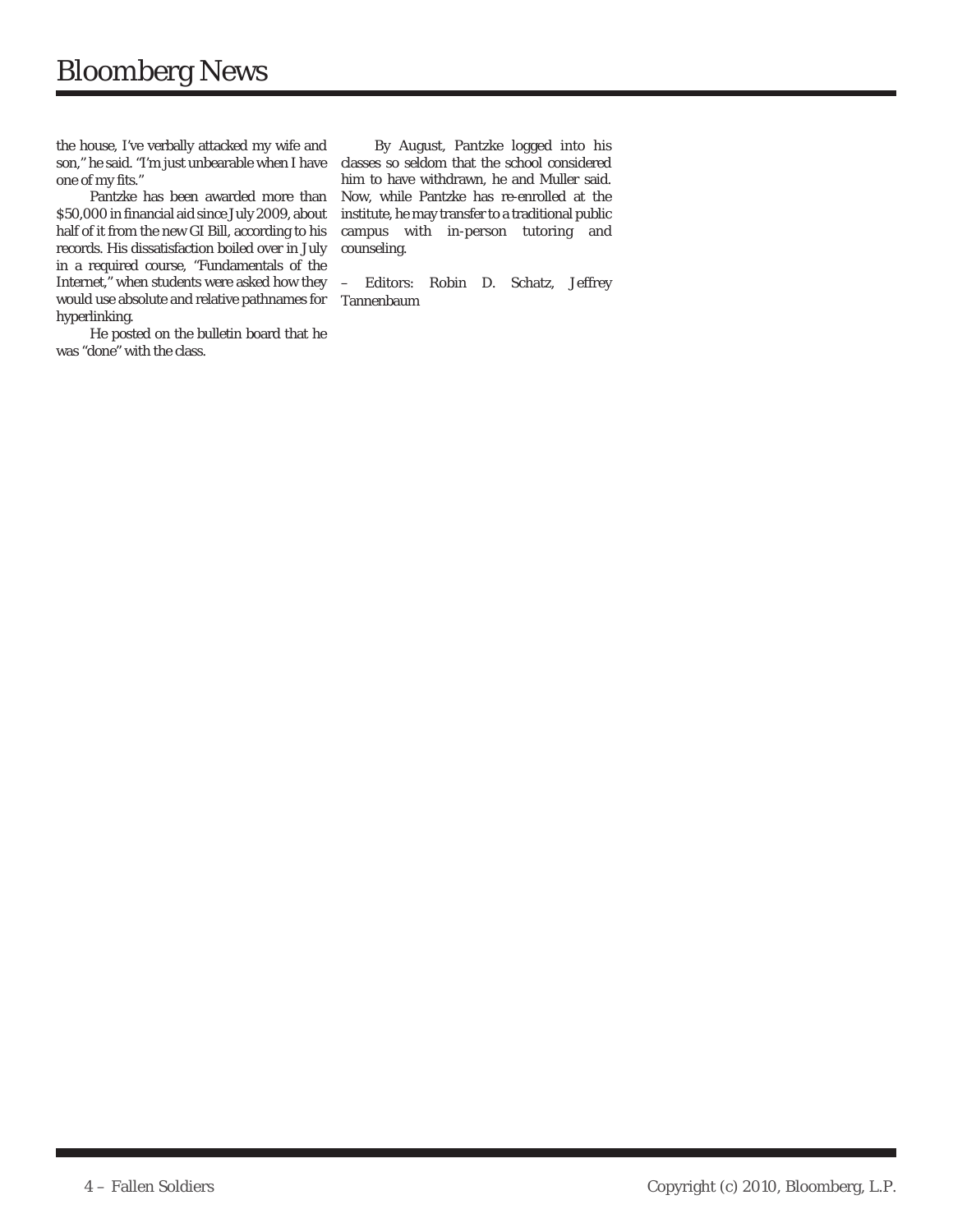# Executives Collect \$2 Billion at For-Profit Colleges

#### **By John Hechinger and John Lauerman**

Nov. 10 (Bloomberg) -- Strayer Education Inc., a chain of for-profit colleges that receives three-quarters of its revenue from U.S. taxpayers, paid Chairman and Chief Executive Officer Robert Silberman \$41.9 million last year. That's 26 times the compensation of the highest-paid president of a traditional university.

Top executives at the 15 U.S. publicly traded for-profit colleges, led by Apollo Group Inc. and Education Management Corp., also received \$2 billion during the last seven years from the proceeds of selling company stock, Securities and Exchange Commission filings show. At the same time, the industry registered the worst loan-default and four-year-college dropout rates in U.S. higher education. Since 2003, nine for-profit college insiders sold more than \$45 million of stock apiece. Peter Sperling, vice chairman of Apollo's University of Phoenix, the largest for-profit college, collected \$574.3 million.

Education corporations, which receive as much as 90 percent of their revenue from federal financial-aid programs, are "private enterprise that's almost entirely publicly funded," Henry Levin, director of Columbia University's National Center for the Study of Privatization in Education, said in a telephone interview.

Students at for-profit colleges are defaulting on their loans at three times the rate of those at private, nonprofit institutions, according to data from the U.S. Department of Education, which is tightening regulation of the industry. The graduation rate for first-time, full-time candidates for four-year degrees at for-profit colleges is 22 percent, compared with 55 percent at state colleges and 65 percent at private nonprofit universities.

# **'Public Trough'**

"For-profit colleges are reaching into the public trough to finance luxurious lifestyles at the expense of people who are going to have to pay back loans," said Levin, a professor at Columbia University's Teachers College in New York.



*Ronald Taylor, former co-chief executive officer of Devry Inc., source DeVry Inc. via Bloomberg* 

John G. Sperling, Apollo's 89-year-old founder and executive chairman, received \$263.5 million from stock sales during the last seven years. Robert B. Knutson, retired CEO and chairman of Pittsburgh-based Education Management, the second-largest for-profit college chain by enrollment, got \$132.4 million. Dennis Keller and Ronald Taylor, former co-CEOs of DeVry Inc., a Downers Grove, Illinois-based for-profit higher education company, together collected \$110.4 million in stock proceeds.

#### **'Appropriate' Rewards**

Industry executives deserve to be rewarded because of their records as entrepreneurs and the performance of their companies' stock, said Harris Miller, president of the Washington-based Association of Private Sector Colleges & Universities, which represents the industry.

"If a company has done well, and the market has rewarded executives, that's totally appropriate," Miller said in a telephone interview. "These guys were in it for the long term. They believe in the sector. They weren't in it for a quick buck."

Apollo shares doubled over the last decade, even after dropping almost 40 percent this year because of investor concern that new government regulation will reduce enrollment and profits. Strayer and DeVry shares each more than doubled since the beginning of 2003, even after stocks in the industry declined 32 percent this year through today, according to an index of 13 companies.

Apollo fell 21 cents, or less than a percent, to \$36.63 at 4 p.m. New York time in Nasdaq Stock Market composite trading. Strayer declined \$2.60, or 1.8 percent, to \$144.33. DeVry fell 11 cents, or less than a percent, to \$46.79 in New York Stock Exchange composite trading. The education stock index retreated 1.8 percent.

# **Exceeding Harvard**

The windfall to executives at for-profit colleges towers over the rest of higher education.

Harvard University in Cambridge, Massachusetts, pays President Drew Faust \$800,000 a year. Shirley Ann Jackson, president of Rensselaer Polytechnic Institute in Troy, New York, received \$1.6 million and was the highest-paid president of a nonprofit or public university, according to Chronicle of Higher Education surveys of the most-recent college filings. The median annual pay of presidents at private nonprofit universities was \$358,746, compared with \$627,750 at large, private research universities, the Chronicle found. Heads of public institutions took home a median \$436,111, according to the Chronicle.

At Strayer, Silberman heads a chain of colleges with 54,000 students last year, about the size of New York University, based in lower Manhattan. Silberman's \$41.9 million pay package amounted to 32 times NYU President John Sexton's \$1.3 million a year.

# **Soaring Stock**

Silberman received a \$40 million stock grant in 2009 that vests over 10 years, David Wargo, a Strayer director and former head of the company's compensation committee, said in an e-mail. After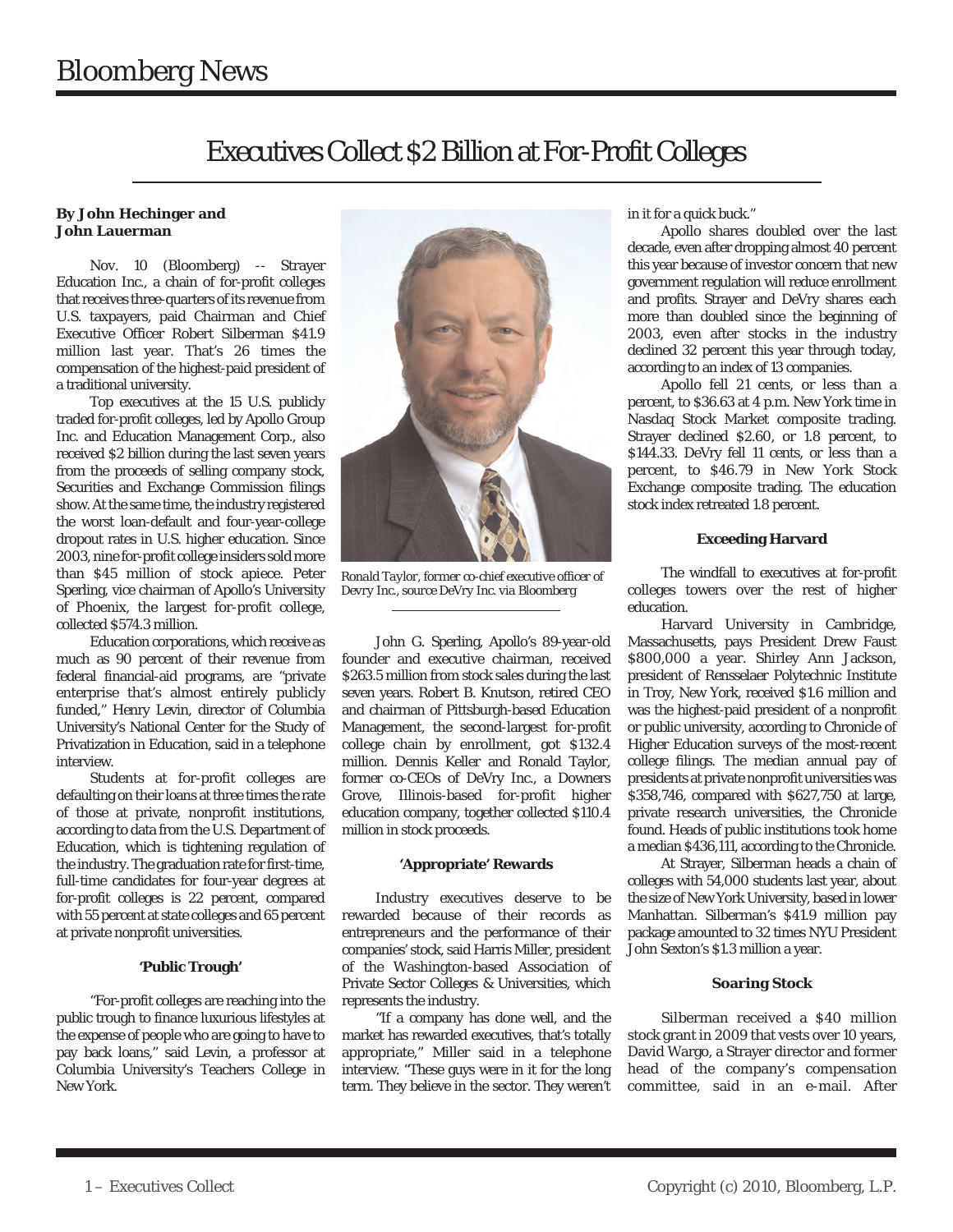Silberman arrived, Strayer shares rose almost 10-fold through 2009, when the grant was made, Wargo said. Silberman will receive none of the stock if he leaves the company before 10 years, so the grant is aligned with shareholders' long-term interests, making it "consistent with best compensation practices," Wargo said.

Silberman oversees 86 campuses, while NYU centers on New York City, Wargo said. Sondra Stallard, president of Strayer University, the company's primary educational unit, is paid similarly to Sexton, Wargo said.

NYU has 18 schools and colleges in New York and sites abroad, including a degree-granting campus in Abu Dhabi, said university spokesman John Beckman.

#### **University of Phoenix**

The enrollment of Apollo's University of Phoenix, 470,000, is about the same as that of the State University of New York system. Apollo co-CEO Charles Edelstein received \$6.75 million in the year ended Aug. 31, 2009, 12 times the pay of Nancy Zimpher, who gets \$545,000 a year as SUNY chancellor. William Pepicello, president of the University of Phoenix, is a closer comparison with Zimpher and receives cash and stock compensation of \$1.8 million annually, said Apollo spokesman Ryan Rauzon.

Over half a century, Apollo's John Sperling, a former college professor raised in a log cabin in the Missouri Ozarks, pioneered the for-profit college industry, Rauzon said. Sperling improved access for the poor, providing courses on demand, online and at night, Rauzon said. The "overwhelming majority" of the shares that John and Peter Sperling sold are founders' stock that had been held for decades, Rauzon said.

#### **The Landscape**

"John Sperling had a revolutionary idea, and we think it has changed the landscape of higher education for the better," Rauzon said in a telephone interview. "When you look at him as a founder and entrepreneur who has improved the lives of millions of Americans, that alone explains his compensation."



*Dennis Keller, former co-chief executive officer of Devry Inc. Source: DeVry Inc. via Bloomberg*

An Aug. 4 report by the U.S. Government Accountability Office, Congress's investigative arm, found that recruiters from Apollo and other for-profit companies misled students about the cost and quality of courses. About 13 percent of University of Phoenix students default in the first two years during which they are required to make payments on their student loans, three times the percentage at private, nonprofit colleges, Education Department data show.

Apollo has eliminated incentive pay for recruiters, monitored phone calls and started a program that lets students sample courses for free before committing, Rauzon said.

#### **Indebted Barista**

Jolene Daly, who lives in Turlock, California, borrowed \$54,000 to pay for her bachelor's degree from the University of Phoenix. She now works as a barista at a Starbucks Corp. coffee shop, making \$8.94 an hour. Apollo should spend less on its executives and more on its instructors, who were poorly qualified and unprepared for courses, she said.

"It's nice to know that that's what I was paying for, because it certainly wasn't

the courses," Daly said in a telephone interview. "It's kind of infuriating."

Apollo spends \$2.1 billion annually on education and instructional costs, which is more than any other expense and "commensurate with what our students need," Rauzon said.

Seven of the 15 higher education CEOs were paid more than their peers at similarly sized companies, according to Equilar Inc., a Redwood City, California-based executivepay researcher. Equilar tallied salary, bonuses, long-term incentive pay, stock awards, the value of stock-options grants and perks from SEC filings. Equilar didn't include the change in value of executive pensions.

Annual compensation ranged from Silberman's \$41.9 million to \$413,000 paid to Donald Graham, chairman and CEO of Washington Post Co., which owns the Kaplan higher-education chain, the nation's third-largest by enrollment.

Silberman's annual compensation would have ranked him eighth on Equilar's list of the highest-paid executives at the largest 1,000 companies. Strayer was too small to make the Equilar list.

# **Stock Options**

Andrew Clark, president and CEO of San Diego-based Bridgepoint Education Inc., ranked second among for-profit colleges in annual pay. His compensation amounted to \$20.5 million, according to an SEC filing. Clark's 2009 pay was an anomaly because he received a \$19.4 million stock-option grant, most of which was related to the company's April 2009 initial public offering, said Bridgepoint spokeswoman Shari Rodriquez.

The number of students attending forprofit colleges rose to 1.8 million in 2008 from 550,000 a decade before, Education Department data show. Since 1998, annual industry revenue increased almost sixfold, to \$33 billion, according to an estimate by Trace Urdan, an analyst with Signal Hill Capital Group in San Francisco.

#### **Transformation**

The industry has transformed itself, growing from its roots in trade schools for auto mechanics and massage therapists to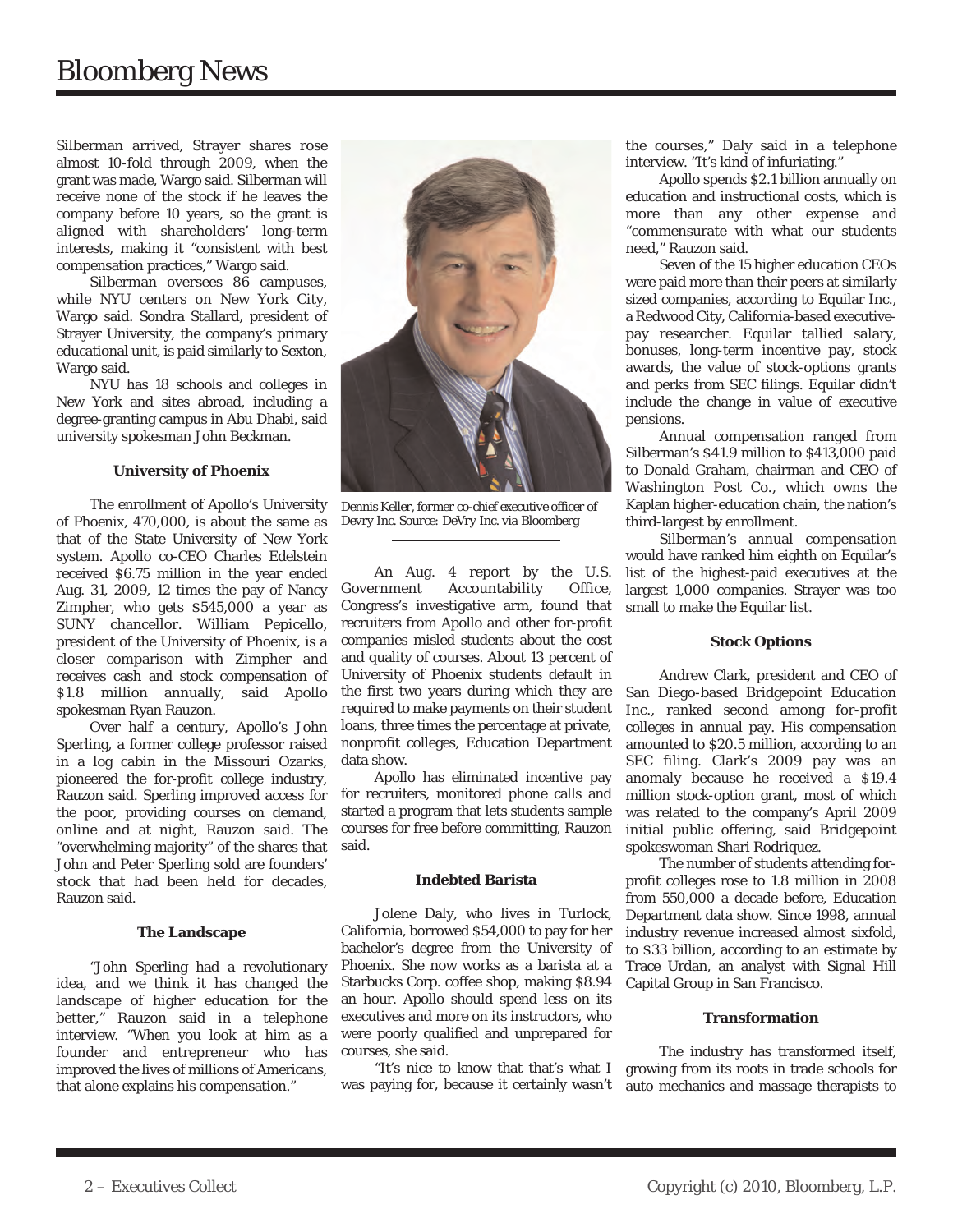offer bachelor's and even graduate degrees. For-profit colleges cater to low-income and minority students often neglected by traditional institutions, the industry group's Miller said. Higher default rates reflect the socioeconomic status of students, rather than the quality of institutions, he said.

Students, not colleges, apply for federal grants and loans to pay tuition and fees, so the companies aren't directly subsidized by taxpayers, Miller said. State and private universities also receive government money, while education companies pay taxes, reducing their cost to the public, he said.

The executives with the biggest gains - - including the Sperlings at Apollo -- sold<br>substantial holdings before their substantial holdings before their companies' stocks fell because of proposed government rules restricting recruiting and tying federal financial aid to student-loan repayment rates.

To identify those winners, InsiderScore.com, a Princeton, New Jersey, company that analyzes insider transactions, compiled data for the seven years starting in July 2003, when electronic stock-sales data became available.

#### **Finding Winners**

Share proceeds start with the overall sum received from selling stock over the seven-year period. To approximate gains, InsiderScore then subtracted the value of open-market purchases and the cost of exercising options in that time frame. Because of the limitations of publicly available data, the proceeds may include amounts that executives paid for shares or options in earlier years, including when companies were private.

Not all the shares sold were granted by company boards as compensation. Executives also sold long-time holdings of founders' shares or, in the case of the Washington Post, inherited stock in which the CEO had no ownership interest.

#### **Washington Post**

SEC filings show \$65.7 million in stock sales during the last seven years under the name of the Washington Post's Graham. The family held the shares for decades, largely in trusts for the benefit of siblings

# **Top Pay at For-Profit Colleges**

Top executives at 15 publicly traded for-profit colleges received annual compensation that was as much as 26 times that of the highest-paid president of a traditional U.S. university.



| Robert Silberman, chairman & CEO of Strayer Education -             |      |                                                                   | \$41.9 million   |
|---------------------------------------------------------------------|------|-------------------------------------------------------------------|------------------|
| Andrew Clark, president & CEO of <b>Bridgepoint Education</b>       |      | 20.5                                                              |                  |
| Kevin Modany, chairman & CEO of ITT Educational Services            | 7.62 |                                                                   |                  |
| Charles Edelstein, co-CEO of Apollo Group                           | 6.75 |                                                                   |                  |
| Daniel Hamburger, president & CEO of DeVrv                          | 6.06 |                                                                   |                  |
| Gary McCullough, president & CEO of Career Education                | 5.44 |                                                                   |                  |
| Peter Waller. CEO of Corinthian Colleges                            | 4.46 |                                                                   |                  |
| Todd Nelson, CEO of Education Management                            | 3.80 |                                                                   |                  |
| J. Kevin Gilligan, chairman and CEO of <b>Capella Education</b>     | 2.35 |                                                                   |                  |
| Shaun McAlmont, president & CEO of Lincoln Educational Services     | 2.13 |                                                                   |                  |
| Kimberly McWaters, president & CEO of Universal Technical Institute | 1.95 |                                                                   |                  |
| Ronald Shape. CEO & CFO of National American University Holdings    | 1.40 | Note: Compensation includes salary, bonus, stock                  |                  |
| Brian Mueller, CEO of Grand Canvon Education                        | 1.03 | and option awards and other compensation.<br>Source: Equilar Inc. |                  |
| Wallace Boston, Jr., president & CEO of American Public Education   | 0.96 |                                                                   |                  |
| Donald Graham, chairman & CEO of Washington Post                    | 0.41 |                                                                   | <b>Bloomberg</b> |
|                                                                     |      |                                                                   |                  |

and their children, according to Post spokeswoman Rima Calderon. Graham acted as a trustee and had "no beneficial interest" in the proceeds of the sales, she said. Graham also transferred stock to his ex-wife, Mary Graham, Calderon said. None of the stock originated as compensation to Graham, she said. Filings confirm her account.

The SEC is conducting an informal inquiry into Apollo's insider share sales. The inquiry relates to disclosures of information about an early 2009 Education Department review of Apollo's operations, the company said Oct. 26. Apollo said it was cooperating.

John Sperling and his 50-year-old son, Peter, have sold a combined \$837.8 million in Apollo shares since 2003, filings show.

The Sperlings have been diversifying their investments, selling shares during SEC-sanctioned "windows" for disposing of stock, Rauzon said. On Nov. 1, Apollo said it would initiate a trading plan for the Sperlings that would further restrict the timing of stock sales. The father and son still hold Apollo shares valued at about \$770 million, filings show.

#### **Fighter Pilot**

Education Management's Knutson, who made \$132.4 million in stock sales, is also a founder. Starting with the Art Institute of Pittsburgh, Knutson, a former fighter pilot and Wall Street banker, built a

national chain that now has 158,000 students.

In 2006, Knutson, then CEO, sold Education Management to a group of private-equity firms, led by Goldman Sachs Group Inc., for \$3.4 billion. Education Management, which went public again in October 2009, now has a market value of about \$2 billion. Jacquelyn P. Muller, a spokeswoman for Education Management, declined to comment on Knutson's stock sales.

DeVry's Keller and Taylor, who founded for-profit Keller Graduate School of Management in 1973, bought Oakbrook Terrace, Illinois-based DeVry in 1987. Their combined stock sales of \$110.4 million reflect decades of investment in DeVry, Joan Bates, a company spokeswoman, said in an e-mail.

"Dennis and Ron were entrepreneurs who started this organization from scratch," Bates said. "They made tremendous sacrifices and took on a great deal of financial risk." Taylor remains a DeVry director and senior adviser. Keller retired in 2008 and is a senior adviser.

#### **Using Fortunes**

For-profit college executives have used their fortunes to fund outside investments and interests.

Peter Sperling owns a Santa Barbara estate with a \$20 million tax value. He is selling a "neoclassical villa and guest house" in San Francisco, which is on the market for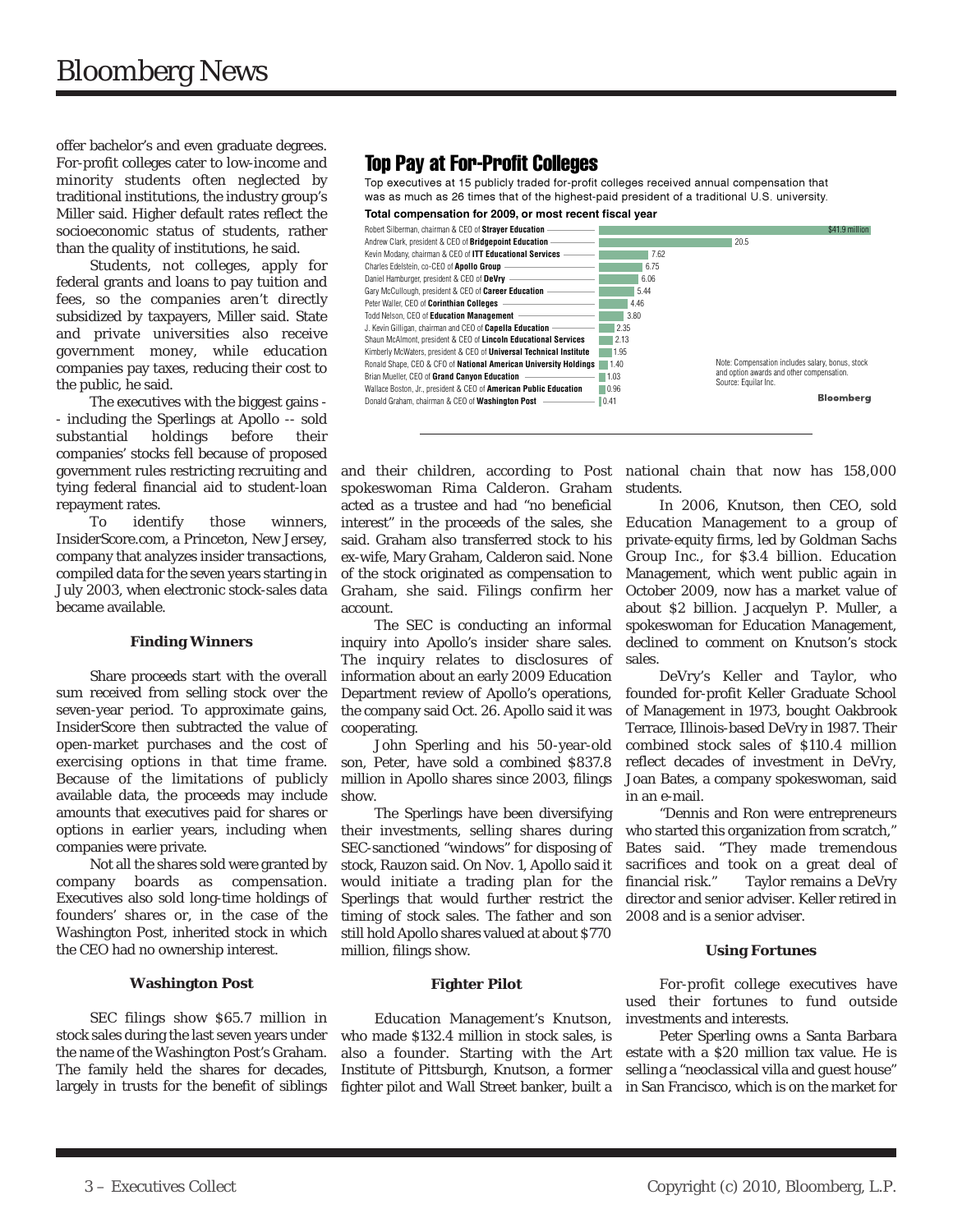\$47 million, according to a listing. Rauzon declined to comment on Sperling's property.

Keller has been a trustee of both his alma maters, Princeton University in Princeton, New Jersey and the University of Chicago, two of the nation's wealthiest nonprofit colleges. He has given at least \$50 million combined to the two universities, according to announcements from the institutions. Princeton named an engineering education center in his honor. DeVry won't comment on Keller's philanthropy, Bates said.

#### **Student Loans**

Maria Avila recently got her master's degree in business administration from DeVry's Keller Graduate School of

Management and also has a bachelor's from DeVry. A 44-year-old single mother and Mexican immigrant, she is featured in a promotional online video of school success stories.

Avila owes \$74,000 in student loans, which she must repay on a \$40,000-a-year salary as an accounting clerk for a Chicago television station, she said. Keller should have given money to a scholarship fund at DeVry, Avila said. Bates declined to comment.

"I'm like, 'Give it to me,'" Avila said. "I need it."

– With assistance from Stephen Grove in New York. Editors: Robin D. Schatz, Jeffrey Tannenbaum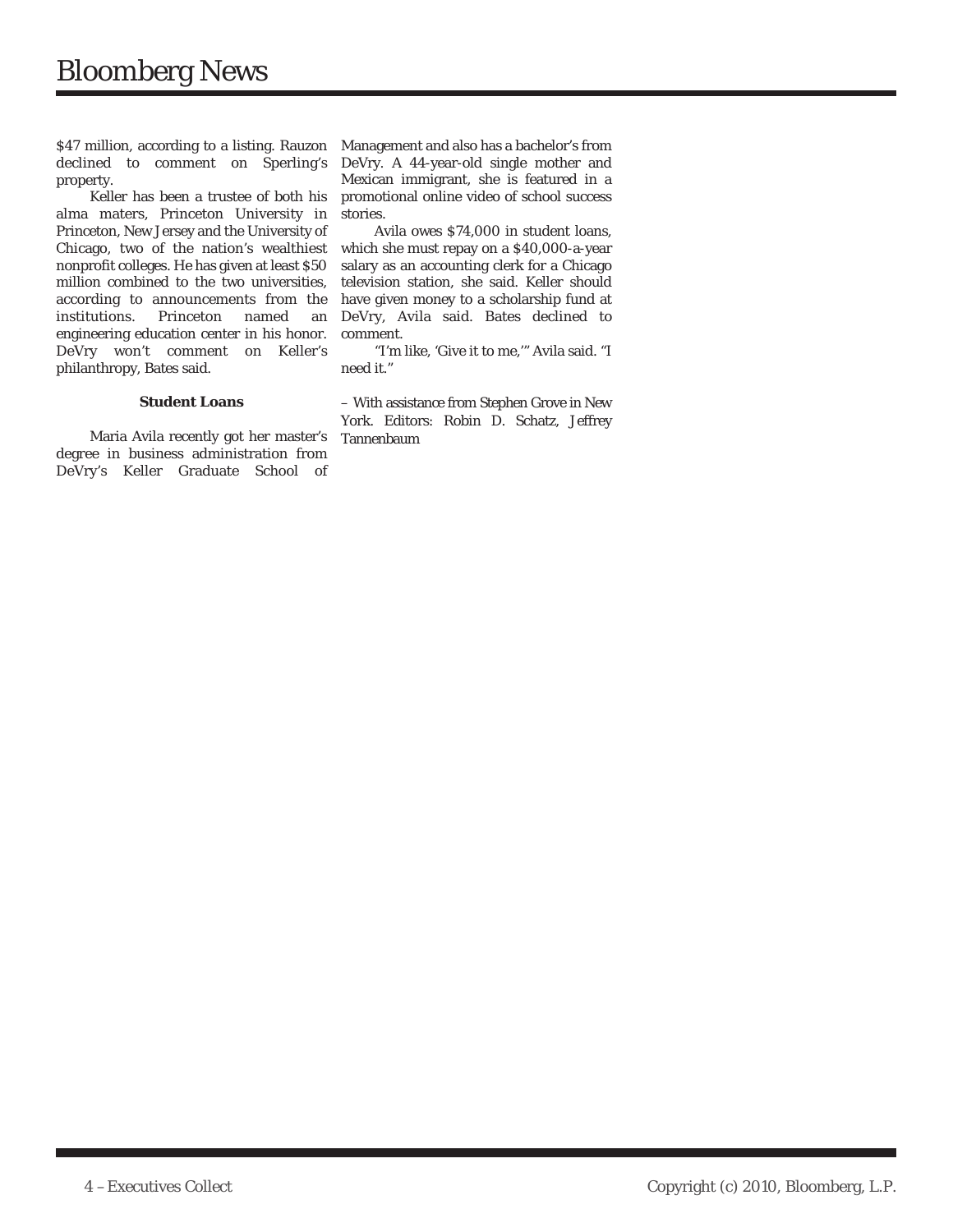# Your Taxes Support For-Profits as They Buy Colleges

#### **By Daniel Golden**

March 4 (Bloomberg) – ITT Educational Services Inc. paid \$20.8 million for debtridden Daniel Webster College in June. In return, the company obtained an academic credential that may generate a taxpayerfunded bonanza worth as much as \$1 billion.

ITT Educational, the U.S.'s third-biggest higher education company with a market value of \$3.8 billion, may increase it by 26 percent, or \$1 billion, within five years because of the purchase of 1,200-student Daniel Webster in Nashua, New Hampshire, according to Michael Clifford, an investor in Del Mar, California, who has participated in the acquisitions of four nonprofit colleges. At least 75 percent of new revenue would come from access to the more than \$100 billion a year in financial aid the U.S. hands out to college students, he said.

Key to tapping that money is Webster's regional accreditation, which is the same gold standard of academic quality enjoyed by Harvard University and helps students transfer course credits from one college to another. Daniel Webster's accreditation was its "most attractive" feature to ITT Educational, said Michael Goldstein, an attorney at Dow Lohnes, a Washington law firm that has represented the company. "Companies are buying accreditation," said Kevin Kinser, an associate professor at the State University of New York at Albany, who studies for-profit higher education. "You can get accreditation a lot of ways, but all of the others take time. They don't have time. They want to boost enrollment 100 percent in two years."

#### **Exploiting Loopholes**

The nation's for-profit higher education companies have tripled enrollment to 1.4 million students and revenue to \$26 billion in the past decade, in part through the recruitment of low-income students and active-duty military. Now they're taking a new tack in their quest to expand. By exploiting loopholes in government regulation and an accreditation system that wasn't designed to evaluate for-profit takeovers, they're acquiring struggling nonprofit and religious colleges –

and their coveted accreditation. Typically, the goal is to transform the schools into online behemoths at taxpayer expense.

For-profit education companies, including ITT Educational Services, based in Carmel, Indiana, and Laureate Education Inc., in Baltimore, have purchased at least 16 nonprofit colleges with regional accreditation since 2004, according to corporate announcements and filings with the U.S. Securities and Exchange Commission. Jack Welch, the former chief executive of General Electric Co., and Michael Milken, the U.S. junk bond pioneer, have invested in for-profit companies that bought or formed partnerships with nonprofit, regionally accredited schools.

# **Academic Status**

By acquiring regional accreditation, trade and online colleges gain a credential usually associated with the traditional academic culture of liberal arts, faculty scholarship and selective admissions. Normally the accreditation process takes about five years and requires evaluations by outside professors. The regional bodies examine financial stability, academic rigor and commitment to "teaching, learning, service and scholarship," according to the Web site of the Commission on Institutions of Higher Education, which accredits colleges in New England.

Enrollment at Grand Canyon University, a Christian college in Phoenix bought by investors in 2004, has soared to 37,700, as of Dec. 31, up from 1,500, said Brian Mueller, chief executive of Grand Canyon Education Inc. Ninety-two percent of students now take classes online, according to the company's most recent 10-K. Bridgepoint Education Inc., based in San Diego, has boosted enrollment of two regionally accredited colleges it bought in 2005 and 2007 to 53,688 students as of Dec. 31, up from 400 combined, according to a company filing. Ninety-nine percent of those students take courses exclusively online.

# **Growth Potential**

Daniel Webster "could parallel Grand Canyon or Bridgepoint's growth curve," said Clifford, who was part of the investor group that purchased Grand Canyon.

ITT Educational rose two cents, or less than one percent, to \$109.80 at 4:15 p.m. today in Nasdaq stock market trading. The company rose 2.5 percent in the 12 months ended today.

ITT Educational declined to comment for this story. The company plans to open more Daniel Webster campuses and also expand online offerings, Kevin Modany, ITT Educational's chairman and chief executive officer, said in a Feb. 22 presentation to analysts. The company expects to introduce programs including accounting, education and health sciences, he said.

Daniel Webster will attract more students "a little on the higher end" in income whose tuition would be paid by private employers rather than federal financial aid, Modany said.

#### **New Regulations**

The U.S. Department of Education, which doled out \$129 billion in federal financial aid to students at accredited postsecondary schools in the year ended Sept. 30, is examining whether these kinds of acquisitions circumvent a federal law that new for-profit colleges can't qualify for assistance for two years, Deputy Undersecretary of Education Robert Shireman said in a telephone interview.

Under federal regulations taking effect July 1, accrediting bodies may also have to notify the secretary of education if enrollment at a college with online courses increases more than 50 percent in one year.

"It's an area that we are watching closely," Shireman said. "It certainly has been a challenge both for accreditors and the Department of Education to keep up with the new creative arrangements that have been developing."

#### **Immediate Benefits**

Buying accreditation lets the new owners benefit immediately from federal student aid, which provides more than 80 percent of revenue for some for-profit colleges, instead of having to wait at least two years. Traditional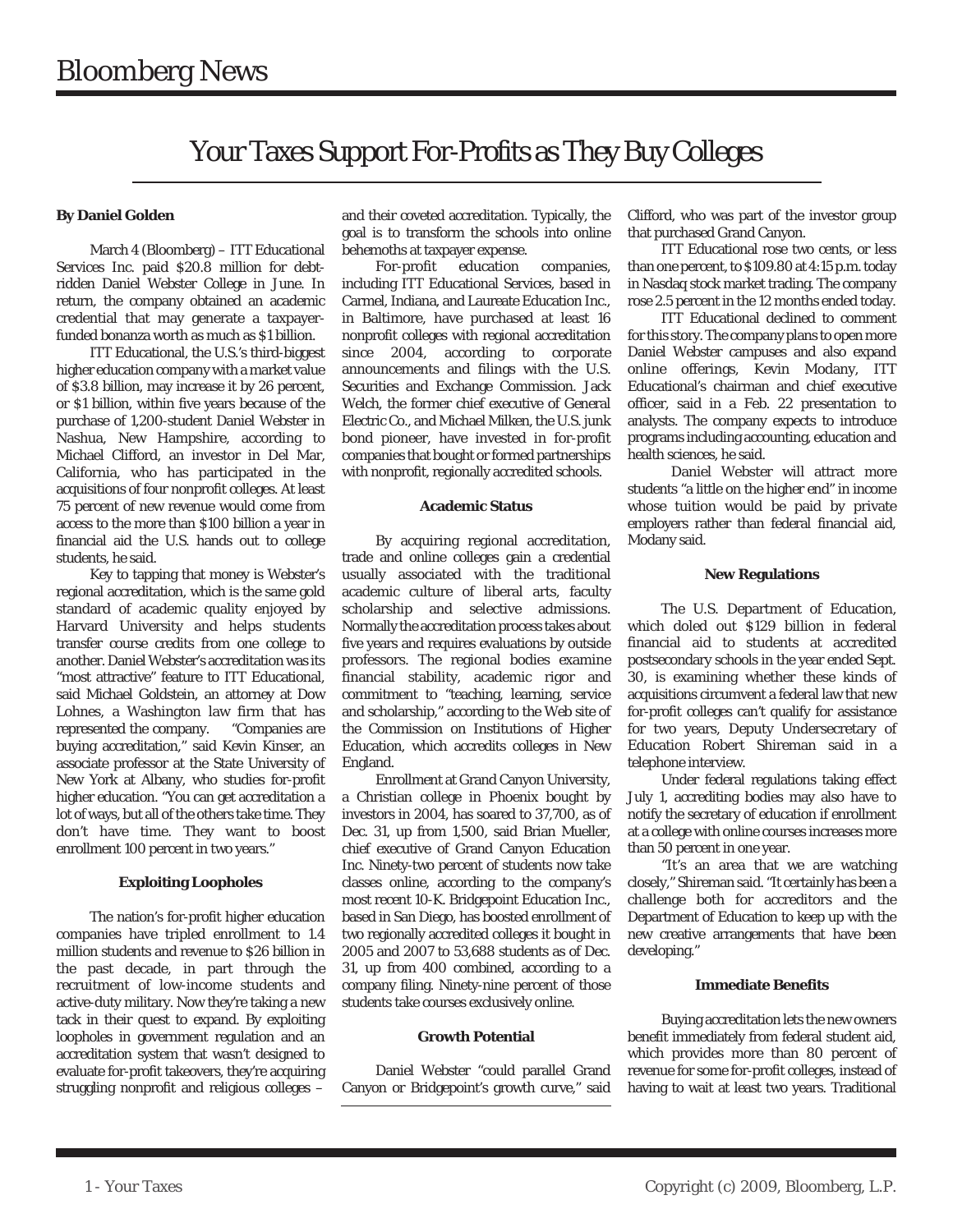colleges are also more inclined to offer transfer credits for courses taken at regionally approved institutions, making it easier to attract students nationwide.

The six nonprofit regional accrediting bodies, which rely on academic volunteers, bestow the valuable credential with scant scrutiny of the buyers' backgrounds, Barmak Nassirian, associate executive director of the American Association of Collegiate Registrars & Admissions Officers in Washington, said in a telephone interview.

While accrediting bodies treat these purchases as changes of ownership, the acquisitions, in reality, create new colleges that should be required to earn certification from scratch, Kinser said.

# **Maintain Mission**

For accreditation to continue once the college is sold, the buyer must promise not to change its mission, Steven Crow, former executive director of the Chicago-based Higher Learning Commission, the largest regional body, said in a telephone interview. Once accreditation is maintained, the acquirer seeks permission, which is usually granted, to start branch campuses and online programs, Crow said.

"You knew by month six they would come back to you with a new game plan," said Crow, now a consultant to publicly traded Corinthian Colleges Inc., based in Santa Ana, California. It acquired regionally accredited San Francisco-based Heald College on Jan. 4.

Obama administration officials have recently questioned whether the accreditation system is effective in protecting academic standards. Accrediting decisions lack transparency and take too long, Undersecretary of Education Martha Kanter said in a Jan. 26 speech in Washington to the annual meeting of the Council for Higher Education Accreditation.

#### **Considering Termination**

The inspector general of the Education Department in December urged the agency to consider terminating recognition of the Higher Learning Commission, which has approved more for- profit colleges than its counterparts around the country.

The inspector general criticized the commission's decision to accredit Career Education Corp.'s online American Intercontinental University, citing concerns about how much time students spent in class. The approval was appropriate, the commission and Hoffman Estates, Illinois-based Career Education said.

More vigilance by the Education Department and accrediting groups is likely to slow enrollment growth and the share prices of higher education companies that rely on acquisitions, said Clifford. While publicly held postsecondary education companies rose 29.9 percent in the 12 months ended March 3, they lagged behind the S&P 500, which increased 60.7 percent over the same period, said Jeffrey Silber, an analyst for BMO Capital Markets in New York. The shortfall reflected investors' fears of tighter federal regulation of for-profit colleges, Silber said.

#### **Accreditation's Worth**

Regional accreditation is worth \$10 million to a for-profit acquirer, Clifford said in a telephone interview. That's how much it would cost to start a regionally accredited college, a process that can take 10 years and has only a 50-50 chance of success, he said. On top of the \$10 million, buyers typically pay \$23,000 to \$50,000 per enrolled student, making the purchase of Daniel Webster a bargain, Clifford said.

Clifford and his fellow investors popularized the strategy of acquiring nonprofit colleges with regional accreditation by purchasing Grand Canyon University in 2004 and building online enrollment.

Grand Canyon "is the same institution," Mueller said in an e-mail. "It was important to the new leadership group that the mission of providing a high-quality Christian-based education remain intact."

Grand Canyon, which went public in November 2008, derived 83 percent of its revenue from federal financial aid in 2009, according to a company filing.

#### **Bridgepoint, Ashford**

Bridgepoint Education bought the regionally accredited Franciscan University of the Prairies in 2005 and Colorado School of Professional Psychology in 2007. It renamed them Ashford University and University of the Rockies, respectively, and refocused them online. Ashford gained 86 percent of its revenue from federal student aid in 2009 and University of the Rockies got 85 percent, according to a 10-K filing by Bridgepoint, which went public in April.

"There are several meaningful continuities" from the colleges before they were acquired, including campus athletic and social events, Shari Rodriguez, a Bridgepoint spokeswoman, wrote in an e-mail.

Clifford participated in the 2008 purchase of Myers University in Cleveland, which was renamed Chancellor University. Chancellor attracted Welch as an investor last year and named its new online management institute after him. Welch collaborated with faculty in developing curricula for a master's program in business administration, Clifford said.

#### **'Something New'**

"We chose to work with Chancellor University because it gave us the flexibility to start something new," Welch said through a spokeswoman, Betsy Linaberger. "As a forprofit venture, we have the resources to invest in the student experience and the very best faculty, and we want to provide a high quality business education."

Knowledge Universe Learning Group, chaired by Milken, entered into a partnership in 2007 with regionally accredited Sierra Nevada College in Incline Village, Nevada, agreeing to provide as much as \$15 million in return for an opportunity to share in online revenue, Geoffrey Moore, a senior adviser to Milken, said in an e-mail. The company is a unit of Santa Monica, California-based Knowledge Universe Inc., of which Milken is co-founder and chairman. Knowledge Universe Learning Group has three seats on the nonprofit college's nine-member board, Moore said.

#### **'Existing Character'**

"This partnership preserved the existing character of Sierra Nevada College," he said. "That was important to us and the college."

A2006 regulatory change fostered online growth and made takeovers more attractive, said Silber, the BMO analyst. That year, Congress eliminated a rule prohibiting colleges that offered more than half of their courses online from receiving federal financial aid.

ITT Educational Services Inc. didn't buy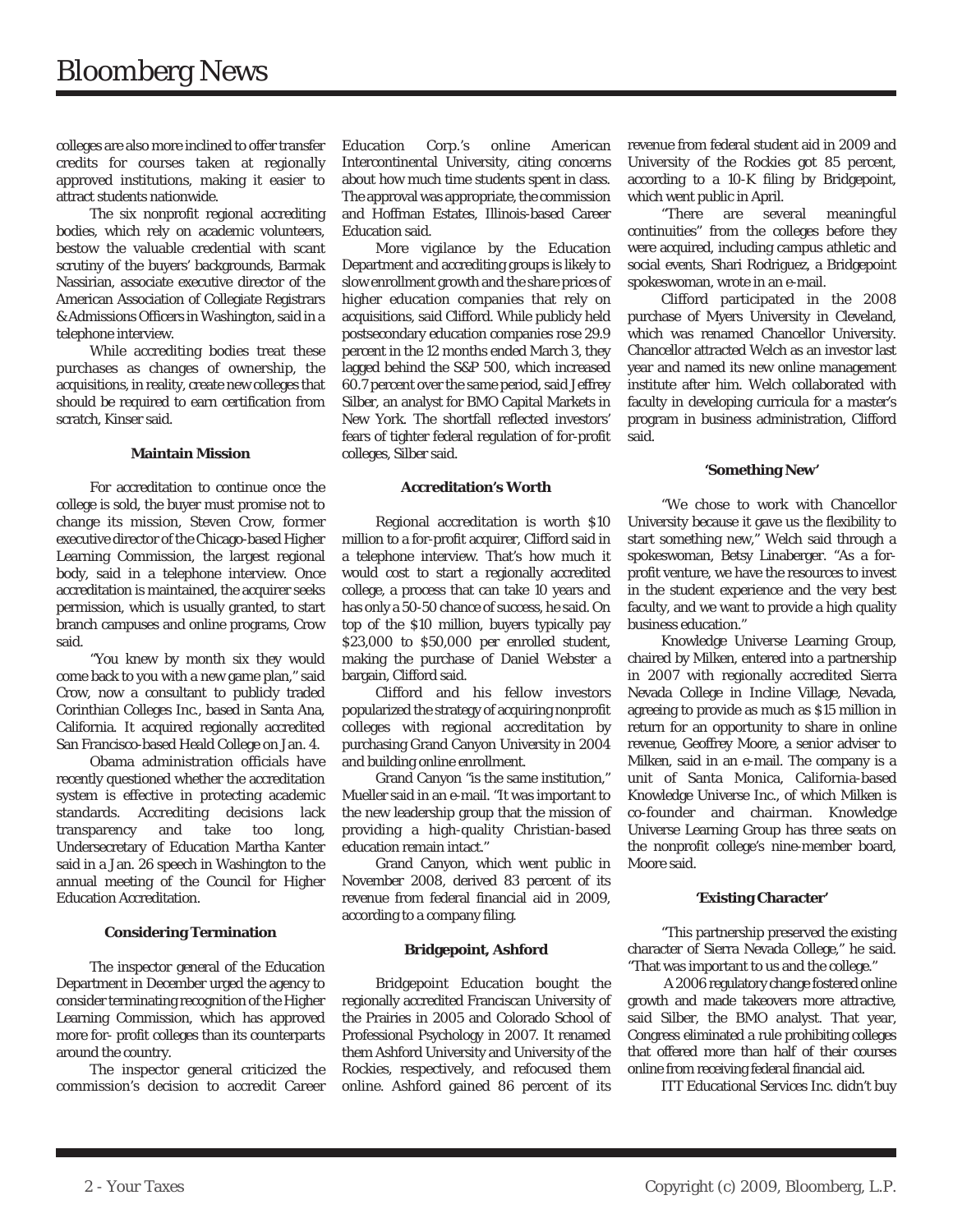Daniel Webster just for its 52-acre red-brick campus and science and technology programs including training pilots and air traffic controllers.

"Regional accreditation was very important" to the company, said Goldstein, coleader of the higher education practice at Dow Lohnes. "I don't think there's any question that was the most attractive element."

Of the \$20.8 million purchase price, \$20.6 million went to pay off the college's debt, according to an ITT Educational 10-Q filing.

#### **Making Changes**

ITT Educational Services, which was spun off from ITT Corp. in the 1990s, wasted no time making changes at Daniel Webster. It renovated a main building and razed a dilapidated dormitory. It also dismissed one fourth of the staff, fired President Robert Myers, and has been accused by faculty members of misleading the New England accreditor, the Commission on Institutions of Higher Education, based in Bedford, Massachusetts.

"ITT didn't really have much interest in anything other than having acquired a regionally accredited institution," said Myers, now president of the New England Culinary Institute in Montpelier, Vermont. "If I had it to do all over again, I wouldn't have gone anywhere near ITT. The fundamental nature of the college has changed."

"We're making fantastic progress with the cultural assimilation" of Daniel Webster, Modany said in a Jan. 21 call with analysts. "Things are going really well there, great group of staff and faculty, and everybody is getting on board."

#### **'Something Different'**

Barbara Brittingham, director of the Commission on Institutions of Higher Education, declined to comment on its approval of the Daniel Webster sale.

In general, "when these institutions are bought, they are not at the moment successful in the financial sense or they wouldn't be for sale," Brittingham said. "There's an understanding that whoever buys them is going to want to do something different."

Accreditation is higher education's way of regulating itself. The nonprofit associations set standards on financial stability, governance,

faculty and academic programs and use volunteers from college presidents to professors to assess quality. It is a peer review system: a marketing professor is more likely than a poet to evaluate a business school.

For more than a century, regional organizations have evaluated most public and private universities. Starting in the 1950s, leaders of for-profit colleges, which were then ineligible for regional approval, established seven national accrediting bodies for career education and training. The regions dropped their for-profit ban in the 1960s.

#### **Cachet, Credits**

Apollo Group Inc.'s University of Phoenix, whose enrollment of 455,600 makes it the nation's second-largest university behind the State University of New York system, is accredited by a regional body, the Higher Learning Commission. Students enrolled at both regionally and nationally accredited colleges can receive federal grants and loans.

Regional accreditation is important to for-profit colleges because students are attracted to its cachet and can transfer course credits more easily. Only 14 percent of nonprofit universities accept credits transferred from nationally certified schools, according to a 2006 study by the University Continuing Education Association, in Washington.

The six regional associations scrutinize takeovers of nonprofit colleges in advance, and then follow up afterward, accrediting officials said in telephone interviews. They could cite few, if any, cases in which they refused to continue accreditation, they said.

# **Heald Purchase**

Corinthian Colleges' past difficulties with California state regulators didn't matter to accreditors when it purchased Heald Capital LLC, parent company of Heald College, for \$395 million. Corinthian, the country's seventh-largest higher education company by market value, has more than 100 campuses in North America, and had 106,052 students as of Dec. 31, including Heald, said Anna Marie Dunlap, a Corinthian spokeswoman.

Corinthian paid a \$6.5 million settlement in July 2007 to the California attorney general's office, over allegedly misrepresenting graduates' job placement rates and salaries. It also agreed to cease enrolling students in 11 programs at nine campuses. The Santa Ana, California-based Corinthian said in a 10-K filing that it didn't admit wrongdoing.

"We strongly disagreed with the Attorney General's conclusions, but we are pleased to have settled the matter," Dunlap said in an email.

#### **Exclusively Online**

Regionally accredited Heald College had 11 campuses with 12,900 students, primarily in two-year health-care and business programs, as of Dec. 31. The college was nonprofit before its purchase in 2007 by Palm Ventures LLC, a Greenwich, Connecticut, investment company. Heald expects to start enrolling exclusively online students this year, Corinthian Chief Executive Peter Waller wrote in an e-mail.

The Accrediting Commission for Community & Junior Colleges in Novato, California, which certifies two-year institutions in California and Hawaii, approved the change in Heald's ownership.

"We judge the college we accredit," said Barbara Beno, president of the commission. "It would be unfair to say, 'Heald, you've been bought by a parent corporation that doesn't have as fine a track record as you do. Therefore, we'll condemn you,'" she said in a telephone interview.

Heald will "continue to meet ACCJC's accreditation standards and eligibility requirements," Waller said.

The scrutiny "doesn't remotely satisfy the sloppiest of due-diligence requirements," said Nassirian of the American Association of Collegiate Registrars & Admissions Officers. "There is no methodical review of who has bought the college. If the Cosa Nostra applied, you would think you'd take a look."

#### **'Same Animal'**

The nation's biggest regional accreditor is starting to take a closer look. The Higher Learning Commission, which certifies more than 1,000 colleges from Arkansas to Wisconsin, stiffened its rules on ownership changes last year.

Buyers must wait from one to four years to reapply for accreditation if the college won't stay "the same animal," President Sylvia Manning said in a telephone interview. The commission now charges \$10,000 for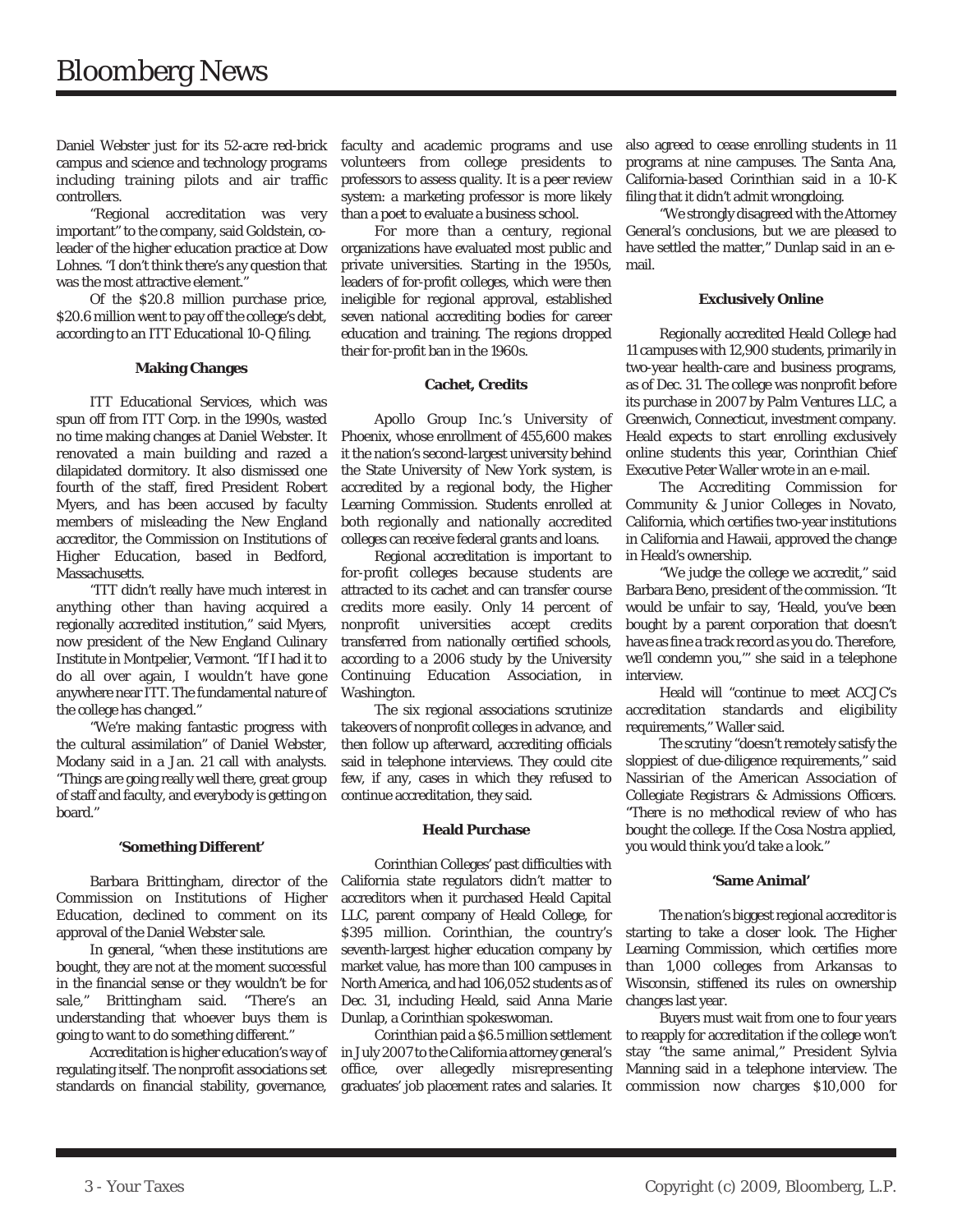ownership changes to pay for more extensive research. New owners must be approved by its board, rather than at the staff level, Manning said.

The commission applied its newfound rigor to Mayes Education Inc.'s purchase of Waldorf College in Forest City, Iowa, putting the brakes on online expansion. A subsidiary of online privately held Columbia Southern University in Orange Beach, Alabama, Mayes agreed in May to buy the assets of Waldorf, an Evangelical Lutheran college with 500 students, for an undisclosed sum. The deal closed on Jan. 8.

# **Approval Condition**

As a condition of approval, the commission stipulated that Waldorf can't offer online-only degrees at least until 2011- 2012. Mayes Education plans to boost Waldorf's enrollment to 2,300 students in three years through programs combining online classes with face-to-face instruction at temporary sites around the country, Jessica Brown, a spokeswoman for Columbia Southern, said in a telephone interview.

The sale "barely made it through" the commission, former Waldorf president Richard Hanson said in a telephone interview.

"Columbia Southern wanted to ramp up the online program quickly. The commissioners said, 'If we maintain accreditation, Waldorf has to remain the college we know.'"

Columbia Southern wasn't the only forprofit that expressed interest in buying Waldorf, Hanson said. Another company that lacked regional accreditation also contacted him: ITT Educational Services.

ITT Educational, runs 120 nationally accredited technical institutes with 80,000 students, most of whom pursue associate degrees.

#### **Graduation Rate**

The cost of attending an ITT Technical Institute, including tuition, fees and offcampus room and board, was \$26,775 in 2008- 09, according to the National Center for Education Statistics. Of students who entered ITT's two-year schools in 2004, 29 percent graduated. ITT derived 70 percent of its 2009 revenue from federal financial aid, according to a company filing.

ITT Educational is in the preliminary stages of seeking regional accreditation for its technical institutes through the Higher Learning Commission, which sent a team to visit the company in late 2009, a commission spokeswoman, Susan Van Kollenburg, said in an e-mail. The commission hasn't acted on this evaluation, she said.

Daniel Webster is ITT Educational's first regionally accredited campus. Founded in 1965 as the New England Aeronautical Institute, the college is tucked beside Nashua's municipal airport, and keeps its fleet of Pipers and Cessnas there. The campus includes an aviation center, a library, an administration building, classrooms, dormitories, and a student center called the Common Thread.

#### **'Good Reputation'**

Over the years, the college expanded from flight instruction into training air traffic controllers and airline managers, as well as teaching computer science, engineering, and business.

It has "a longstanding good reputation," said Gary Kiteley, executive director of the Aviation Accreditation Board International in Auburn, Alabama, which licenses the college's aviation programs.

Financially, Daniel Webster never enjoyed a cushion. With an endowment that peaked at about \$3 million in 2008, it relied on tuition revenue, Myers said. The airline industry's decline after 9/11 and the collapse of Internet stocks hurt enrollment in aviation and computer science, said former provost Michael Fishbein, who said he suffered a heart attack from the stress of keeping the college alive.

#### **Red Ink**

Just as trustees reached consensus on a strategic plan in 2008, fuel costs skyrocketed, and "we were running red ink again," Rodney Conard, the former chairman of the board, said in a telephone interview.

The Commission on Institutions of Higher Education and the U.S. Department of Education expressed concerns that Daniel Webster didn't meet their financial standards, placing its accreditation and eligibility for federal aid in jeopardy, according to a filing last April 23, by the college in a New Hampshire court.

ITT Educational contacted Myers in

December 2008, he said. Modany visited Daniel Webster the next month, and the parties reached agreement in April. The acquisition would enable the company to target a more upscale audience, Modany told Wall Street analysts on April 23.

While ITT Educational's institutes drew unskilled "career changers," the regionally accredited college would appeal to "career advancers" seeking to enhance their capabilities, Modany said. The Commission on Institutions of Higher Education approved the sale that same month.

#### **'Public Interest'**

"It's in the public interest to have these small institutions continue to function," said Bruce Mallory, a commission member and education professor at the University of New Hampshire in Durham. "If a proprietary school can come in, continue to provide the same level of education and assure viability, that's all for the better."

Modany promised to leave Daniel Webster's administrators in charge because they were experts in running a four-year residential college, Myers and Fishbein said. At a campus event introducing the ITT Educational chief executive to the college community, Modany said the company was growing and there would be ample job opportunities, said Myers.

# **Growing Suspicions**

As Myers negotiated the sale, he came to suspect that the company wasn't being forthright about its intentions, he said. When he and Conard, who chaired the college's board of trustees, worked out at a YMCA a week before the June closing, they discussed canceling the deal, Myers said. Only after consulting colleagues did they decide to go through with it, he said.

"We had lots of conversations when it was on the table," said Conard, a management consultant. "Should we take it? We didn't have to take it. There was a point where we realized, they were going to be more businesslike about it. It didn't feel as comfy as we were hoping."

Going through with the sale was the right decision, Conard said.

"ITT is in this for the long haul, and I'm very comfortable with where they plan to take Daniel Webster," Conard said.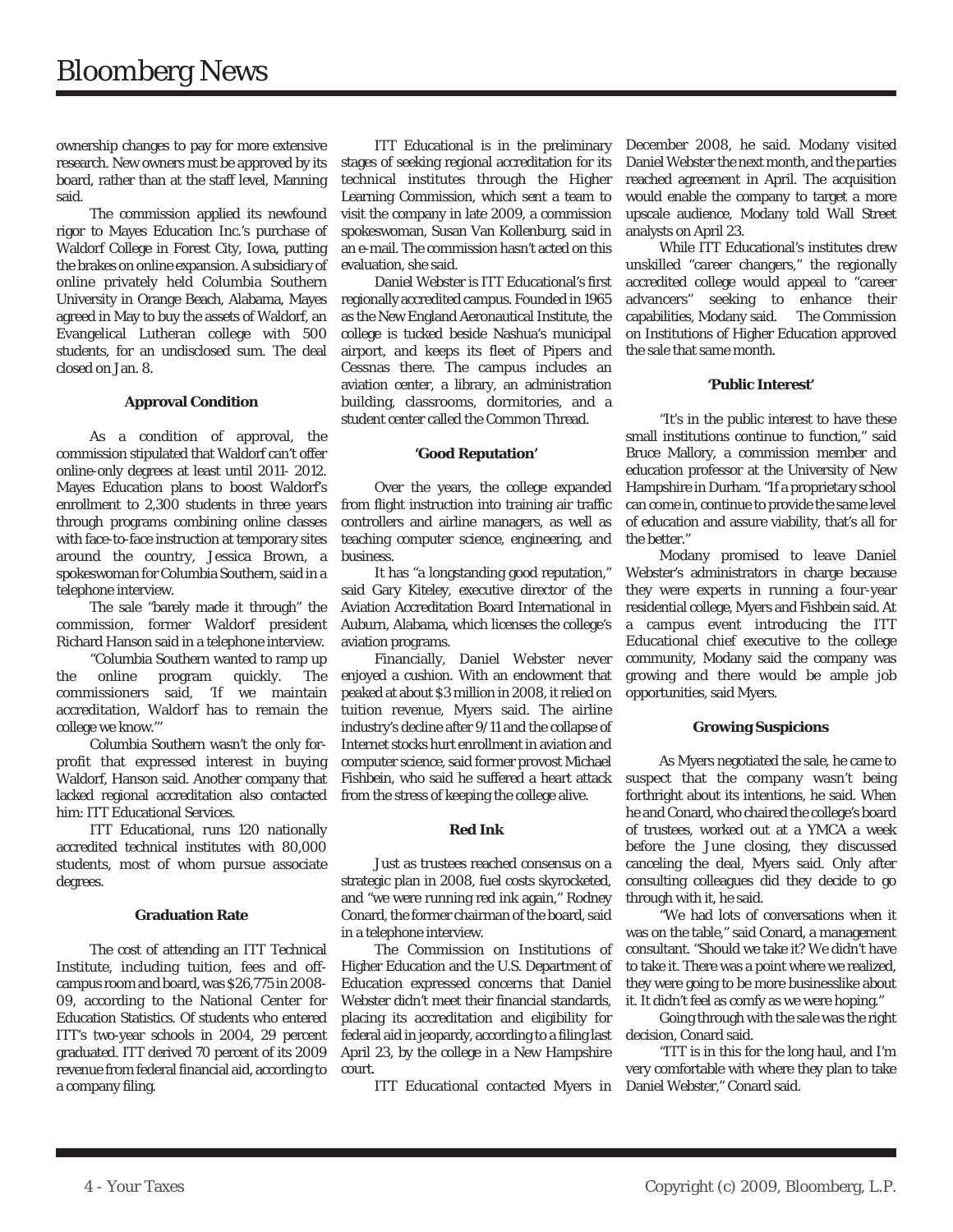Another former trustee, Cathy Trower, went along with the sale as a last resort to save the college and honor commitments to students, she said.

"A for-profit should not be able to buy accreditation," Trower, a research director at Harvard University's Graduate School of Education in Cambridge, Massachusetts, said in a telephone interview. "To me, that's almost like buying a degree and not actually earning it."

### **Duplicating Functions**

In July, ITT Educational dismissed more than 20 Daniel Webster employees, Myers said. It believed they were duplicating functions that the company's corporate offices in Indiana could provide, two people familiar with the company's thinking said. ITT Educational also replaced Conard, Trower and the other trustees.

Appointees to the college's new board included Charles Cook, former director of the Commission on Institutions of Higher Education, which accredits Daniel Webster. Cook soon resigned because of a potential conflict of interest with his position as a director of Corinthian's Heald College, he said in a telephone interview.

"I was never substantively involved with Daniel Webster," Cook said.

#### **Questioning Changes**

At the time of the firings, Myers was circulating a draft report questioning whether some of ITT Educational's changes were in accord with the standards of the accreditation commission, which call for a faculty role in curriculum and governance, he said.

"ITT came in and said, 'We only want faculty to teach,'" Myers said. "We'll develop curricula in Carmel, Indiana, and give them to you."

On August 5, ITT Educational ousted him, Myers said. Nadine Dowling, director of the Woburn, Massachusetts, campus of ITT Tech, became interim president.

In an unusual move in credential-

conscious academia, ITT Educational also named an assistant professor without an advanced degree to a deanship. When Triant Flouris, who has a doctorate and has written four books, resigned as dean of aviation sciences, he was replaced by David Price, who only has a bachelor's degree.

Price is weeks away from completing a master's degree at Daniel Webster, and will enroll in a doctoral program in the coming academic year at President Dowling's request, he said in a telephone interview. "ITT has continued the strong emphasis we've always had on getting a higher degree," he said.

#### **Fewer Worries**

The biggest difference at Daniel Webster under new ownership is "worrying less," Price said.

"There are a lot of schools that would just go under, students would be out of a school, faculty and staff would be out of a job that they love passionately. I'm allowed to stay in the position I'm in because of ITT."

In November, faculty members told a team from the New England commission visiting the campus that ITT Educational had rewritten a college self-study report prepared by professors and staff for the accrediting group. Faculty members complained that the company's revisions glossed over inadequacies in such areas as governance, according to two people who attended the session.

When asked about the allegations concerning the self-study report, Richard Schneider, president of Norwich University in Northfield, Vermont, who chaired the team, said that in his experience colleges don't try to deceive accrediting bodies.

# **Facebook Group**

About 450 people have joined a Facebook group entitled, "I went to Daniel Webster before it sold out," including Chad Los Schumacher, 20. After his sophomore year at Daniel Webster, where he majored in homeland security and joined the paintball

club, Los Schumacher transferred for the current academic year to Saint Leo University in Saint Leo, Florida.

"It was a very hard decision to come to, but I knew I could not stay there," Los Schumacher said.

Los Schumacher was bothered by an ITT Educational policy that students receiving financial assistance through work-study programs sign an agreement that the company owned their intellectual output, he said.

"If I created the next Facebook or Twitter, it would be theirs," Schumacher said.

Matthew McInnis, a flight operations major, stayed at Daniel Webster.

"A lot of big names in aviation have come through here and taught here," the senior from Beverly, Massachusetts, said as he headed to the aviation center on Jan. 27. "Looking in the long term, the ITT buyout should add value. Hopefully, it will attract better professors and more students."

#### **Personnel Moves**

The personnel moves took New Hampshire regulators aback, the officials said.

ITT Educational "did give me the sense they would continue as before," said Kathryn Dodge, executive director of the New Hampshire Postsecondary Education Commission, in Concord, which approved the sale in May. "We did not expect to see the turnover in staffing happen when it happened."

As a result of the Webster case, Dodge said, she is proposing to require colleges in ownership transition to outline plans for faculty and staff contracts and internal governance.

"It's a cultural issue," Dodge said. "Unless we're extremely specific in our requests, forprofits aren't as forthcoming as nonprofits."

–With assistance from Marybeth Sandell in Stockholm.

Editors: Robin D. Schatz, Jeffrey Tannenbaum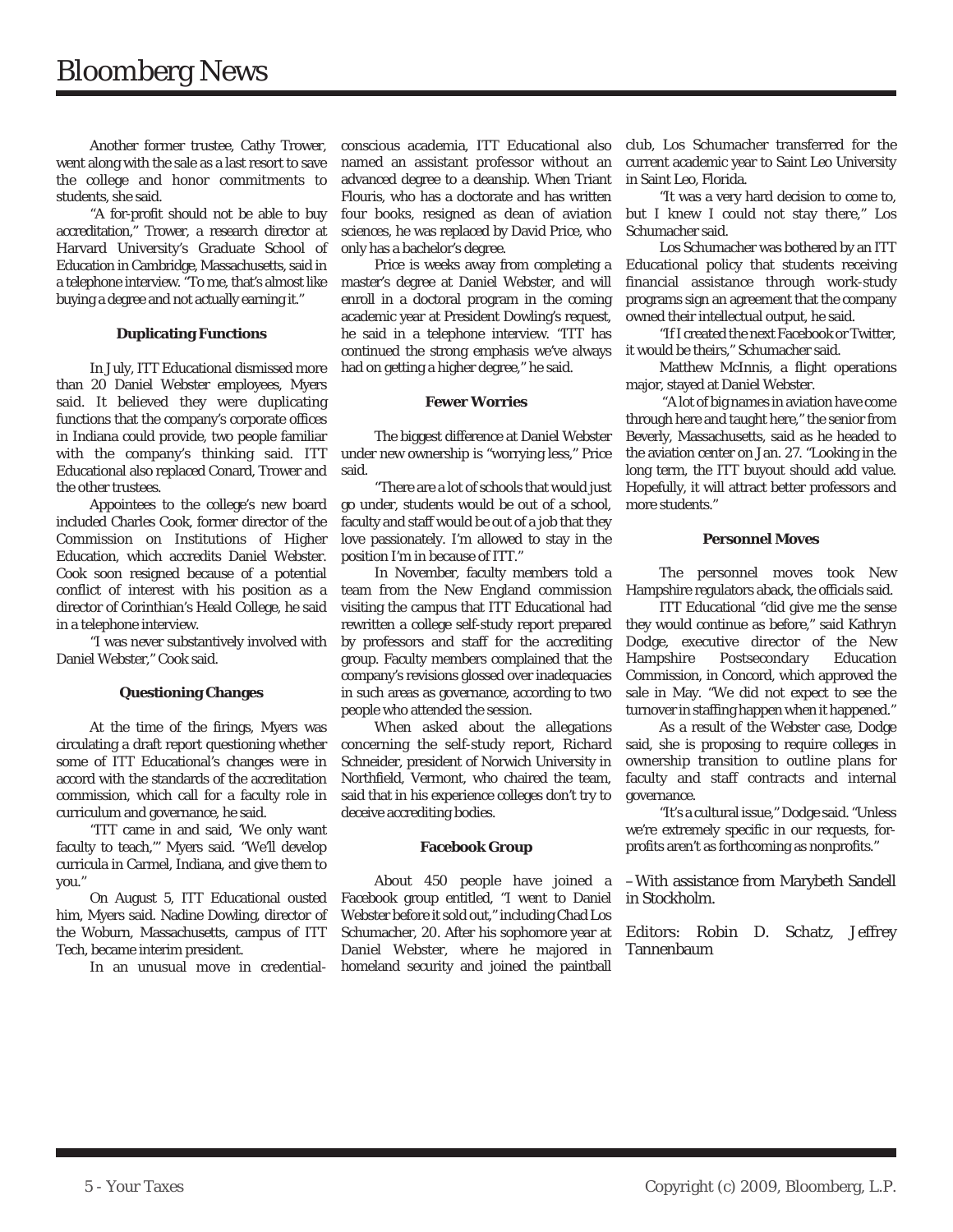# Kaplan Quest for Profits at Taxpayer Expense Ensnares Veteran

# **By Daniel Golden**

Nov. 1 (Bloomberg) -- After Keith Melvin, a disabled and decorated veteran, returned from Iraq, he wanted to earn a bachelor's degree in legal studies.

He filled out a form on a website, and recruiters for online for-profit Kaplan University contacted him. They told him the government would pay his tuition, that he could move on after graduation to Kaplan's law school, and that he could trust Kaplan because the prestigious Washington Post Co. owns it, Melvin said in a telephone interview.

When Melvin hesitated, Kaplan admissions adviser Wendy Robinson warned him in an e-mail that "I came very close to letting your space go to another student" -- even though online colleges don't have the physical limits of traditional campuses. Melvin enrolled at Kaplan in March 2009, and rues it. His federal grants didn't come through, and the unemployed construction project manager couldn't afford the tuition. Kaplan blocked his online access to classes and sent his \$4,125 overdue bill to a collection agency, he said.

"With Kaplan having its credentials backed by the Washington Post, I thought, 'How can this go wrong?'" Melvin said. "It sounded too good to be true, and it was."

#### **Repeated Calls**

Melvin is among thousands of returning veterans enticed by for-profit colleges through repeated phone calls and e-mails, advertising in military-oriented publications, and alliances with veterans' organizations eager for corporate contributions. Admissions advisers woo veterans with visions of high-paying jobs and easy access to federal grants. While some veterans succeed at these colleges, others are hindered by red tape in getting federal funding and the inability to complete degrees and find well-paying jobs after graduation.

Aggressive recruiting by for-profit colleges leads to low graduation rates, said Donald Overton, executive director of



*The Washington Post Co. headquarters in Washington. Photographer: Andrew Harrer/Bloomberg*

Veterans of Modern Warfare, a service organization in Silver Spring, Maryland, which has 5,000 post-1990 veterans as members.

"As long as the recruiters meet their quotas and bring in veterans, their job is done," Overton said in a telephone interview. "The colleges are lacking support services, and their programs are fastpaced."

# **Active Recruiter**

Kaplan University has become one of the most active colleges in the U.S. in targeting veterans -- and the increased government funds for their tuitions. Federal spending on veterans' education will more than double this year to \$9.6 billion from \$4.2 billion in 2009, according to the U.S. Department of Veterans Affairs. Kaplan University ranked third among U.S. colleges in 2009 in the number of students funded by veterans' benefits, behind two other for-profit institutions, the University of Phoenix and Charles Town, West Virginia-based, American Public University System, according to the department.

Two-thirds of Kaplan's students drop out, Kaplan spokesman Ron Iori said in an e-mail. Its graduates earn less than the national average, according to Payscale, a Seattle-based online provider of employee compensation data.

Kaplan recently curtailed some of the practices that brought in veterans, such as paying recruiters based on how many students they enroll. It offers a course for new students in academic strategies as well as online tutoring in math and writing, and has a higher graduation rate than many traditional schools that also serve a predominantly low-income student body, Iori said.

#### **'Fear, Uncertainty'**

Formed in 2004, Kaplan's military team has 300 admissions advisers, financial aid counselors, and academic advisers based in Florida and Chicago, Iori said. Admissions advisers are trained to recruit veterans by sowing "fear, uncertainty, doubt" about competing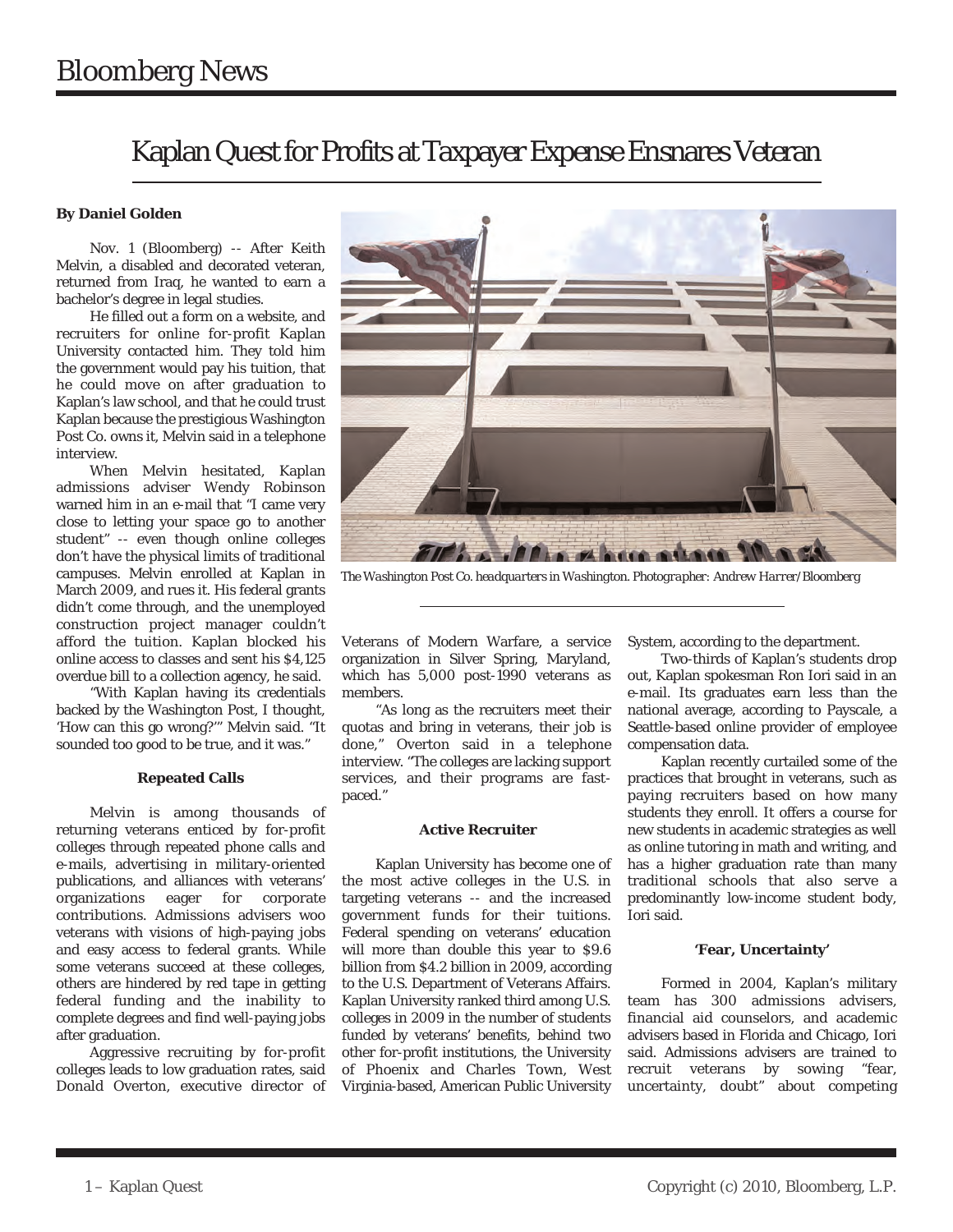colleges, according to a 2009 Kaplan manual obtained by Bloomberg News.

About 11,000 Kaplan University students, or 15 percent of its enrollment, are veterans, active-duty service members or military spouses, up from 8,500 a year ago, Iori said.

Kaplan markets to the more than 1.2 million veterans of the Iraq and Afghanistan wars by advertising in Army Times, Navy Times and G.I. Jobs magazine, exhibiting at job fairs for current and former service members, and sponsoring events held by Amvets, the country's fourth-largest veterans' organization.

Once known primarily for preparing high school students for the SAT, Kaplan derived 64 percent of its revenue in the quarter ended July 4 from its higher education division, which includes predominantly online Kaplan University, with 75,000 students, as well as Kaplan colleges, which have 37,000 students on 60 campuses.

# **Post's Lifeblood**

The higher education division contributed \$1.54 billion in 2009 to Washington Post Co.'s revenue of \$4.57 billion, or about one-third. Federal student aid accounted for about \$1.3 billion of the division's revenue. Kaplan also reaped millions of federal dollars from the Department of Veterans Affairs and the Defense Department to educate veterans and active-duty service members.

"Kaplan higher education is the lifeblood of the Washington Post, and military students and veterans have become an increasingly large component of Kaplan higher education," said Bradley Safalow, chief executive of New York-based PAA Research, which analyzes higher education stocks.

Washington Post Co. shares have dropped 26 percent since closing at a 52-week high April 15 as Kaplan and other for-profit colleges have come under scrutiny this year by Congress, the Department of Education, and the Government Accountability Office.

#### **Duncan's Concern**

Senate and House committees are examining how for-profit colleges recruit current and former service members, while U.S. Secretary of Education Arne Duncan expressed concern Sept. 24 in an interview that

the schools are pursuing veterans' benefits to circumvent a law limiting the proportion of their revenue they can derive from federal aid to 90 percent.

Enrolling veterans helps Kaplan stay below the threshold because GI Bill benefits don't count as government assistance under the law. Kaplan University, which derived 87 percent of its revenue from federal student aid in 2009, may have exceeded 90 percent if revenue from the GI Bill and Department of Defense tuition assistance for active-duty service members were added, said Safalow of PAA Research.

#### **'Military-Friendly'**

Kaplan helps veterans who are often overlooked by traditional colleges, said spokeswoman Melissa Mack.

"Active-duty military personnel and veterans are often under-served by traditional institutions," Mack said in an e-mail. "Kaplan has received significant interest from veterans because of our military-friendly practices."

Veterans "ought to be the folks that should be educating our children, running for public office, and leading us in our corporate boardrooms," Brian Sayler, Kaplan director of military affairs, said in an August 12 speech to the Amvets national convention in Louisville. "So our mission is to see that veterans are better represented" in colleges.

Donald Graham, chief executive of the Washington Post Co., declined to comment.

Kaplan's online courses enable veterans to juggle jobs and family, said Justin Whitehead, a Kaplan University student who served as an Army communications specialist.

"Online is 100 times better," the 27-yearold networking technology major, who is married with a daughter and works as a technical support representative for BPM Microsystems in Houston, said in a telephone interview. "I don't have to spend the time in traffic trying to go to night school."

#### **Harder Courses**

Kaplan courses are "harder than any state college," said another student, Air Force veteran Thomas Vidal-Engaurran. When he wanted to switch majors from business management to criminal justice, "I called my guidance counselor on a Monday, and I was enrolled in criminal justice courses by Friday,"

said Vidal-Engaurran, 27. "I didn't miss a beat."

To ensure that prospective students are a good fit, Kaplan University in September began to allow undergraduates, including veterans, to attend classes for a trial period -- and then opt out without owing any tuition.

Complying with the education department's pending ban on incentive compensation, Kaplan has stopped linking pay for admissions advisers to the number of students they bring in who start classes, Iori said. Kaplan also suspended enrollment at two of its campuses after an undercover GAO investigation released Aug. 4 found recruiters were exaggerating how much applicants could earn from a Kaplan education. The GAO report prompted Florida's attorney general to open an investigation into Kaplan and other for-profit colleges. Kaplan intends to cooperate fully, Iori said.

#### **'Unusual' Penalties**

In May 2009, the Department of Veterans Affairs revoked approval for a Kaplan campus in Fort Worth, Texas, to train veterans, as a result of deficiencies in keeping student records. After Kaplan corrected the problem, the department reinstated the campus in July 2009.

The VA withdraws approval for about 40 campuses a year, or less than 1 percent of the 6,500 educational institutions authorized for veterans' benefits.

"It's pretty unusual for us to have to go to that degree of penalty," Keith Wilson, director of the VA's education service, said in an interview. "We would have liked to see them respond quicker."

Kaplan "inadvertently failed" to respond to the finding that five student files lacked proper transcripts, and the suspension didn't ultimately affect students' VA benefits, Iori said.

#### **Graduation Rates**

Only 22 percent of first-time, full-time candidates for four-year degrees at for-profit colleges graduate, compared with 55 percent at public institutions and 65 percent at nonprofit private schools, according to the National Center for Education Statistics.

At Kaplan University, which doesn't make public a graduation rate for veterans, 30 percent of two-year students and 33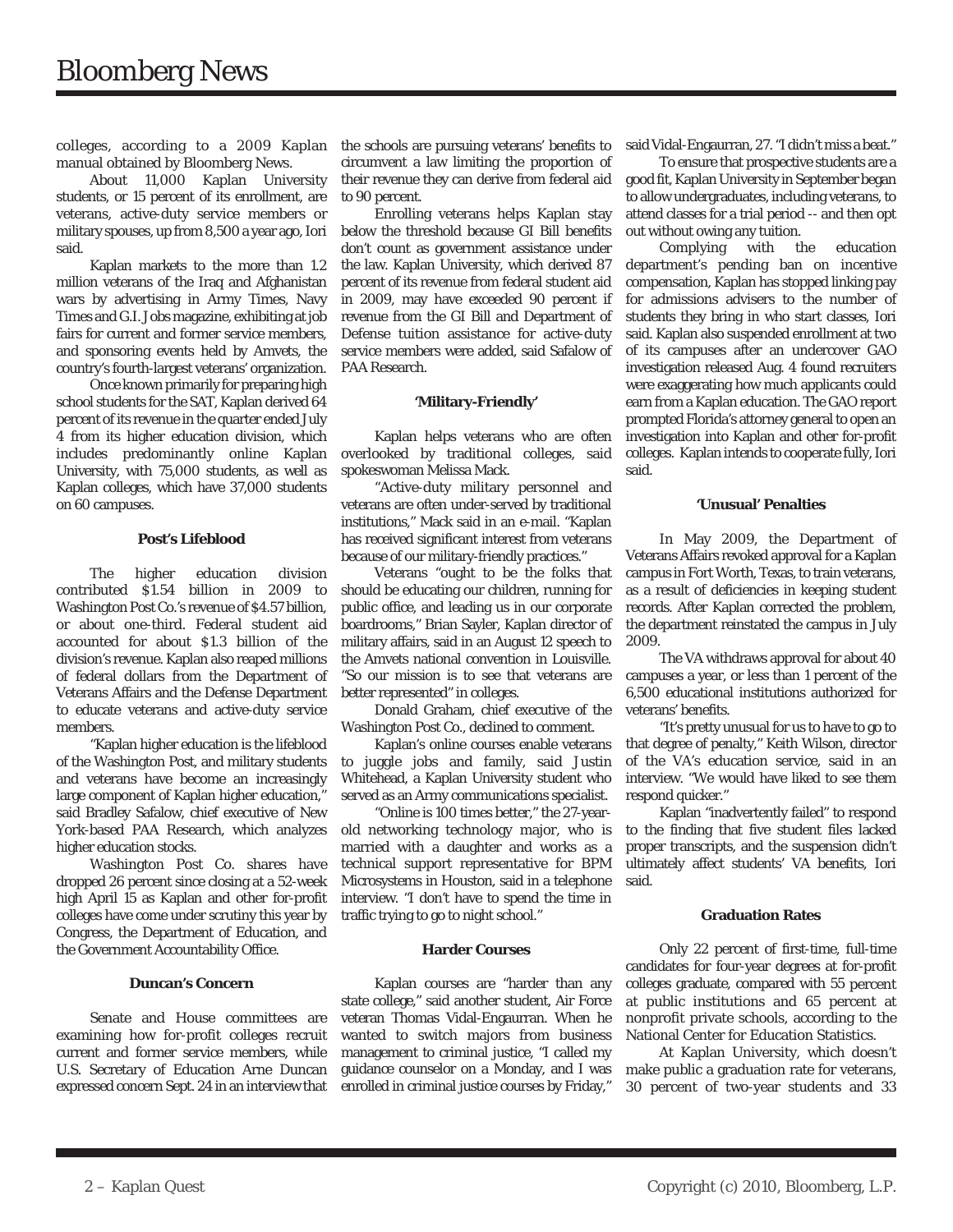percent of four-year students earn degrees, Iori said. Many students come from lowincome and minority populations and are the first in their families to attend college, increasing the chance they will drop out, he said.

Recipients of bachelor's degrees at Kaplan University from 2006 to 2010 have a median salary of \$38,100, below the national average of \$40,500 for recent fouryear graduates, according to Payscale. People with master's degrees in business administration from Kaplan earn \$41,800, compared with \$59,600 for all MBA's.

# **Corporate Hiring**

While they hire applicants with online degrees for entry-level jobs, many Fortune 500 companies seeking veterans for leadership development programs prefer graduates of traditional colleges, said Drew Myers, chief executive of RecruitMilitary in Loveland, Ohio, which runs career fairs for veterans and helps them find jobs.

After receiving an associate's degree at another online college, Iraq War veteran Scot Reynolds transferred to Kaplan University. Kaplan recruiters led him to believe the university would help his career, he said in a telephone interview.

Reynolds, who earned his bachelor's degree in management in 2009, works as a telemarketer in Coudersport, Pennsylvania. He used his GI Bill benefits for living expenses and funded his Kaplan education with student loans. He owes more than \$12,000, he said. He makes \$8 an hour plus commission -- less than another company paid him before he graduated.

"My income has drastically dropped," said Reynolds, 27. "Kaplan was extremely limited with help in finding work."

Kaplan University provides a wide array of placement services, including resume building, mock interviews and networking assistance, Iori said. Payscale data are "unreliable" and "not statistically valid," he said.

#### **Melvin's Family**

Kaplan recruiters approached Keith Melvin in 2009. His experience, based on interviews with him and his wife, e-mail correspondence between Melvin and

Kaplan, and a review of his Education Department and Veterans Affairs records, shows the obstacles some veterans encounter at Kaplan.

Melvin, 32, lives with his wife and four daughters, aged one to 13, in a rented house in Nashport, Ohio. His wife's income as a retail manager and his disability pension support the family.

Melvin's parents were factory workers. From 1996 to 1999, he attended nonprofit Heidelberg University in Tiffin, Ohio, and was on its wrestling team. He left one year short of a degree because he couldn't cobble together enough financial aid.

He joined the Ohio National Guard in 2001 and was deployed from 2005 to 2006 in Baghdad as a mechanic and as a gunner guarding a lieutenant colonel's vehicle. Melvin was promoted to sergeant and awarded a medal for his "outstanding dedication to duty." His commanding officer's recommendation for the citation heralds his "exceptional discipline, soldierly conduct and initiative."

#### **Shoulder Injury**

Repairing a Humvee during combat, Melvin injured his left shoulder, which has limited range of motion and sometimes pops out of its socket. He is considered 80 percent disabled by Veterans Affairs.

Coming home, he returned to his old construction job, building compressor stations for natural gas pipelines. He was laid off early in 2009.

"It's hard to work construction with one arm," he said.

He decided to go back to college to become a lawyer. Robinson, the Kaplan admissions adviser, notified him on March 4 that she had received an information form he completed online.

"Because of the immense interest in this program and the limited size of our classes, I will be calling you soon," she wrote.

#### **Overcoming Objections**

While Melvin was skeptical of online education at first, Kaplan recruiters swayed him, he said. Managing objections from prospective students "is an integral part of the advisor's job," according to a 2008

Kaplan training manual. "Techniques to Overcome Objections" include "State the objection to the person, then empathize with them."

A 2009 Kaplan manual tells military admissions advisers to "establish yourself as the university official, not a telesales person."

The manual also says, "Limit your objectives. If the agenda sounds very long or complicated, prospective students will be on guard from the beginning."

Under Kaplan's compensation system for admissions advisers, veterans were more valuable than active-duty service members, said Cameron Huff, who was on the military team from November 2006 until his dismissal last April. A veteran counted for seven points, and a service member for five points. A service member's spouse counted the most, 10 points, Huff said.

#### **Tuition Discounts**

The number of points assigned each group correlated with the amount of its tuition, Huff said. Kaplan reduces tuition by 10 percent for spouses, 38 percent for veterans, and 55 percent for active-duty military.

Robinson, the admissions adviser, told Melvin that Kaplan was connected through its parent company to such luminaries as Post directors Warren Buffett and Melinda Gates, Melvin said.

"I was more familiar with Jimmy Buffett than I was with Warren Buffett," he said. "I looked into it" and was impressed by Buffett's investment acumen.

Invoking Buffett, chairman of Berkshire Hathaway Inc., and Gates, co-chair of the Bill & Melinda Gates Foundation, is a common Kaplan tactic, Huff said.

"One of the things that I always said was, 'As you may know, Kaplan is owned by the Washington Post, a paper known for having really high ethics," he said. "As you can imagine, the Washington Post would never involve itself in anything that would reflect poorly on its reputation.'"

# **Gates, Buffett**

While it's appropriate to inform students about Kaplan's ownership, mentioning Buffett and Gates isn't sanctioned or encouraged, and rarely happens, Kaplan spokeswoman Mack said.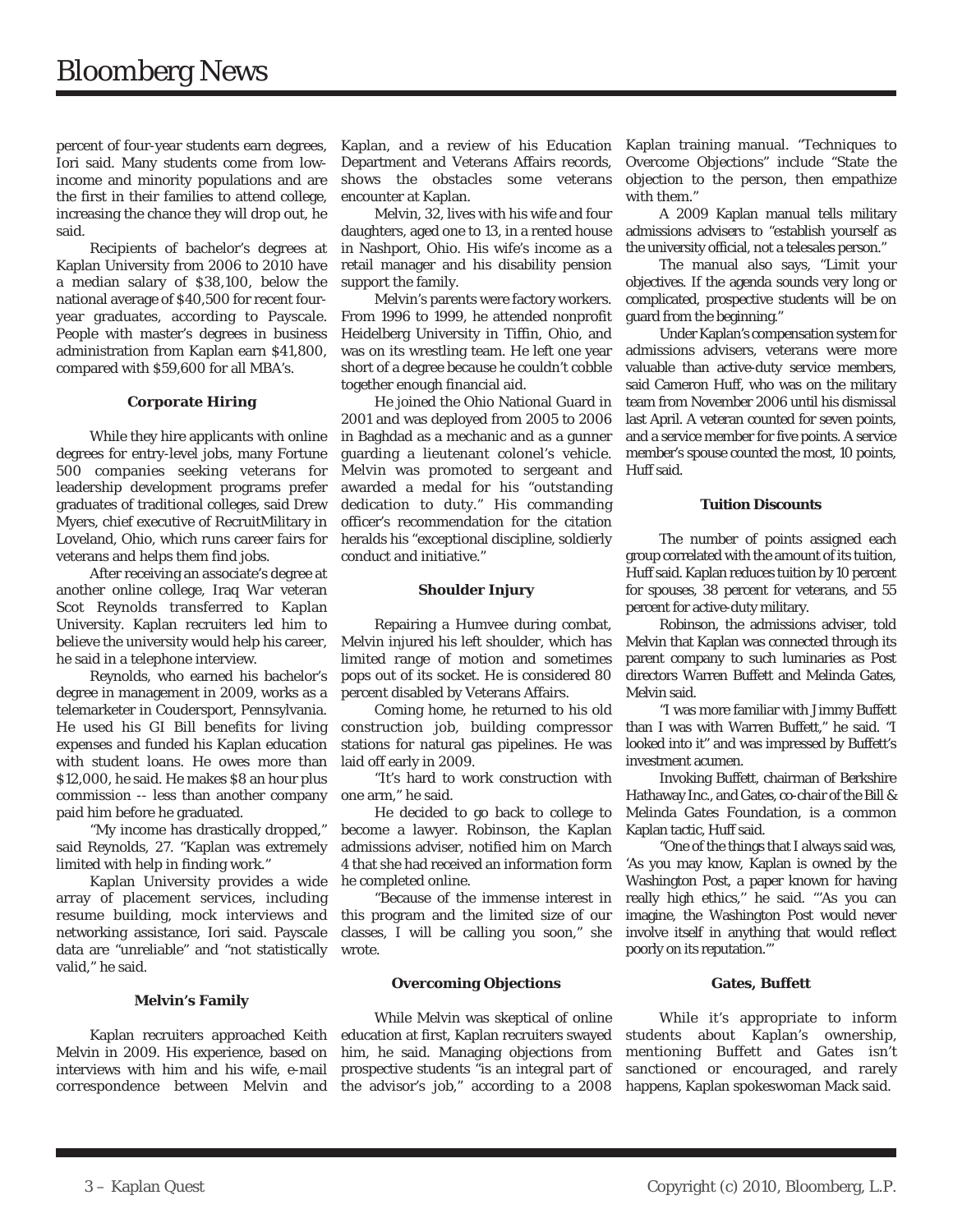"Kaplan University in no way supports this," she said.

Gates and Buffett didn't respond to requests for comment.

When Melvin told advisers on the military team that he was also considering the University of Phoenix, owned by Apollo Group Inc., they responded that Phoenix was under federal investigation, he said.

The military team is trained to foster "fear, uncertainty, doubt" in prospects' minds about other online colleges, according to the 2009 manual.

"Statements such as, 'Some schools require group projects where your grade depends on another's participation,' instill FUD regarding the features of competitors' programs," the manual said. Phoenix, which has more veterans enrolled than any other college, emphasizes group work.

Kaplan has dropped the term "FUD" from training manuals "in favor of clearer language that will continue to encourage advisers to cite the distinctive benefits of a Kaplan education without being misinterpreted," Iori said. "Admissions advisers are prohibited from disparaging other institutions."

Phoenix spokesman Manny Rivera declined to comment.

#### **Law School**

One competitive advantage cited by Kaplan recruiters was its law school. They told Melvin that, once he finished his bachelor's degree, he could enter Kaplan's online Concord Law School. Admissions advisers are supposed to say that "we lead the way with our online technology and established the first online law school," according to a 2009 script.

Melvin wasn't told that a Concord law degree was of little use in his own state, Ohio, he said. Only graduates of law schools accredited by the American Bar Association can practice in Ohio, said Ohio Supreme Court spokesman Chris Davey. Concord isn't ABA-accredited.

Students aren't usually informed that Concord graduates are permitted to take the bar exam in only one state, California, Huff said.

Undergraduate admissions advisers at Kaplan refer prospective students who express interest about Concord to the law

school's staff, Mack said. It isn't their job to provide details about Concord programs, she said.

# **'Doubtful' Benefits**

Robinson told Melvin in an e-mail that it was "doubtful" he would qualify for the GI Bill, which pays for veterans to go to college. Melvin and his wife said Robinson and other Kaplan advisers assured him in telephone conversations that the government would cover his tuition either through federal student aid or veterans' benefits, with money left over for living expenses.

"We were under the impression that his education would be paid for," Terri Melvin, 34, said in a telephone interview.

Many returning soldiers turn to veterans' service organizations for advice on benefits. Kaplan and other for-profit colleges gain credibility by forging relationships with these groups.

Kaplan recently allied with the Washington-based Military Benefit Association, which sells life insurance and other products to almost 100,000 activeduty service members, veterans and federal employees. Members receive a tuition discount to attend Kaplan, Iori said.

#### **Offers Discounts**

Amvets, which is based in Lanham, Maryland, and has 180,000 members, counts three for-profit colleges as corporate partners: Phoenix, Kaplan, and DeVry University. The colleges offer scholarships or discounts to Amvets members, who can link to their websites through advertisements on its home page.

Kaplan was the most visible corporate sponsor at the Amvets national convention in Louisville in August. Its representatives addressed hundreds of members of Amvets and their families at three sessions, and pitched veterans visiting its table in the exhibition hall. Veterans "can virtually go to Kaplan with no out-of-pocket expenses," Kay Houghton, Kaplan director of corporate alliances, said as she handed out brochures.

Kaplan paid a \$2,500 exhibitor fee, Iori said. It paid the same fee to be an exhibitor in 2009 and to sponsor an awards banquet in March, he said.

Service organizations shouldn't accept financial contributions from for-profit colleges, said Overton, the executive director of Veterans of Modern Warfare.

# **'Monetary Gain'**

"We all know these schools are after the monetary gain of a healthy benefits package, not necessarily what's in the best interest of students," said Overton, a veteran who was blinded in the Gulf War.

Only two students in the past two years have enrolled at Kaplan after linking to the university from the Amvets site, Iori said.

"Kaplan supports Amvets because of the services the organization provides to the veteran community," he said.

Melvin started classes on March 25, 2009, even as it remained unsettled how he would pay. When he applied for federal student aid on March 11, 2009, he was deemed ineligible for Pell grants for low-income students based on his family earnings from the prior year, when he was working. While he could have received student loans, he didn't want to take on debt while unemployed, he said.

# **Documenting Payment**

Most colleges require students to document a method of payment or financial aid award before starting classes, said Justin Draeger, president of the National Association of Student Financial Aid Administrators, based in Washington.

Former Kaplan students often fall behind on their loans, jeopardizing the university's access to federal financial aid, its main funding source, according to Education Department figures.

Twenty-eight percent of former Kaplan University students repay the principal on their loans, below the 35 percent minimum set by proposed federal standards for colleges participating in financial aid programs, according to the Education Department.

The rate of Kaplan University student loans that entered repayment in 2008 and defaulted in two years was 17.2 percent, up from 5.9 percent in 2005, according to the department. Colleges with 25 percent or higher default rates for three consecutive years may lose access to financial aid.